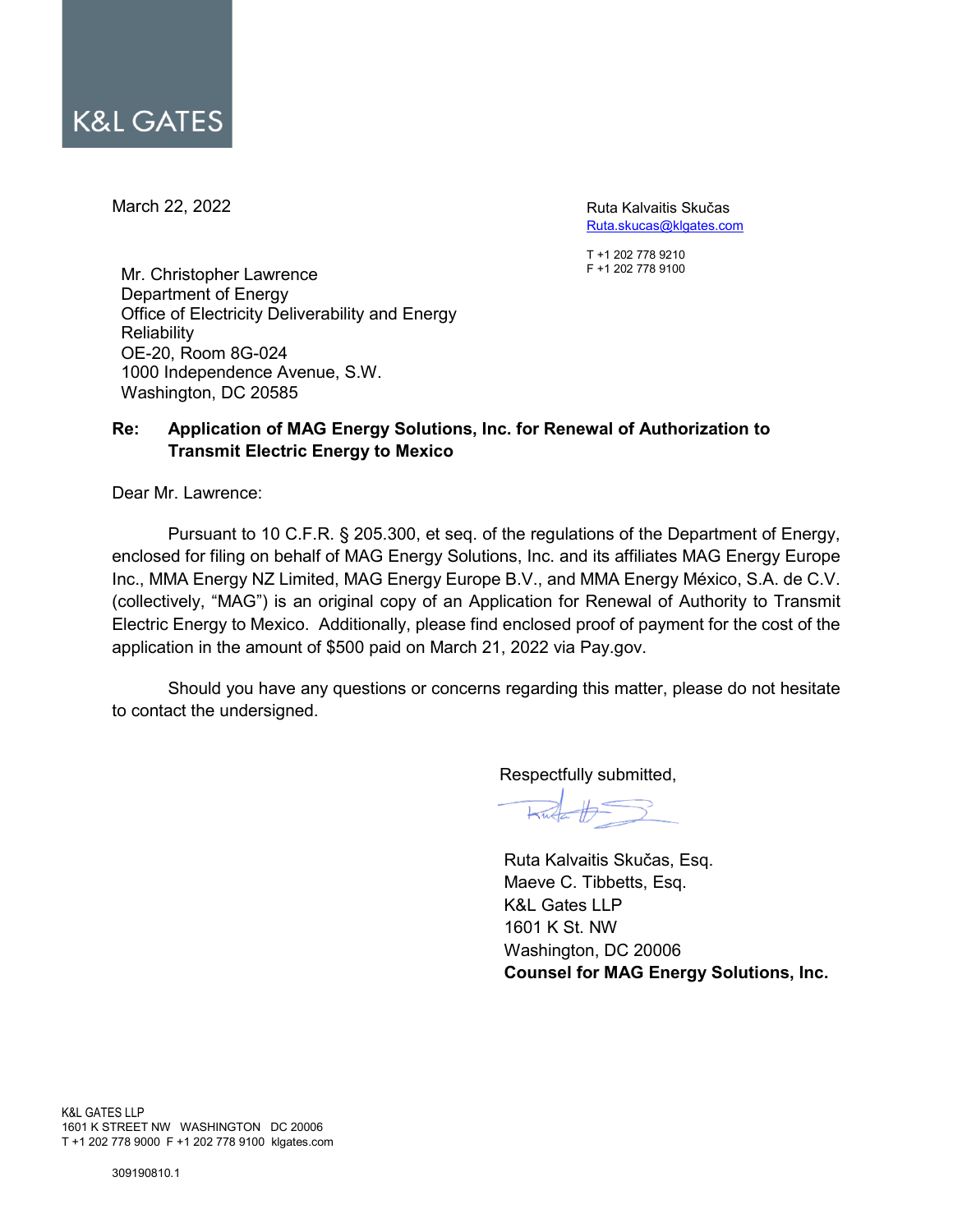## **UNITED STATES OF AMERICA BEFORE THE DEPARTMENT OF ENERGY OFFICE OF ELECTRICITY DELIVERY AND ENERGY RELIABILITY**

MAG Energy Solutions, Inc. (a) Docket No. EA-436  $\lambda$ 

## **APPLICATION OF MAG ENERGY SOLUTIONS, INC. FOR RENEWAL OF AUTHORITY TO TRANSMIT ELECTRIC ENERGY TO MEXICO**

Pursuant to Section 202(e) of the Federal Power Act ("FPA"), 16 U.S.C. § 824a(e) and 10 C.F.R. § 205.300, *et seq*., MAG Energy Solutions, Inc. and its affiliates MAG Energy Europe Inc., MMA Energy NZ Limited, MAG Energy Europe B.V, and MMA Energy México, S.A. de C.V. (collectively "MAG" or "Applicant") respectfully submits this application for a five-year extension of its blanket authorization to export electricity from the United States to Mexico ("Application"). The Department of Energy ("DOE") previously granted MAG authorization to export electric energy as a power marketer on September 28, 2017 in Order No. EA-436 ("2017 Order"). MAG requests that this renewal application be made effective no later than August 1, 2022, to prevent any lapse in authority. MAG respectfully requests authorization for renewal of authority to transmit electric energy from the United States to Mexico for a period of five (5) years.

### **I. COMMUNICATIONS**

Communications and correspondence concerning this filing should be addressed to:

Ruta Kalvaitis Skučas, Esq. Maeve C. Tibbets, Esq. K&L Gates LLP 1601 K St., NW Washington, DC 20006 Tel. (202) 778-9210 ruta.skucas@klgates.com

Simon Pelletier CEO, MAG Energy Solutions, Inc. 999 de Maisonneuve Boulevard West Suite 875 Montreal, Quebec H3A 3L4 Canada Tel. (514) 227- 1654 [spelletier@magenergysolutions.com](mailto:spelletier@magenergysolutions.com)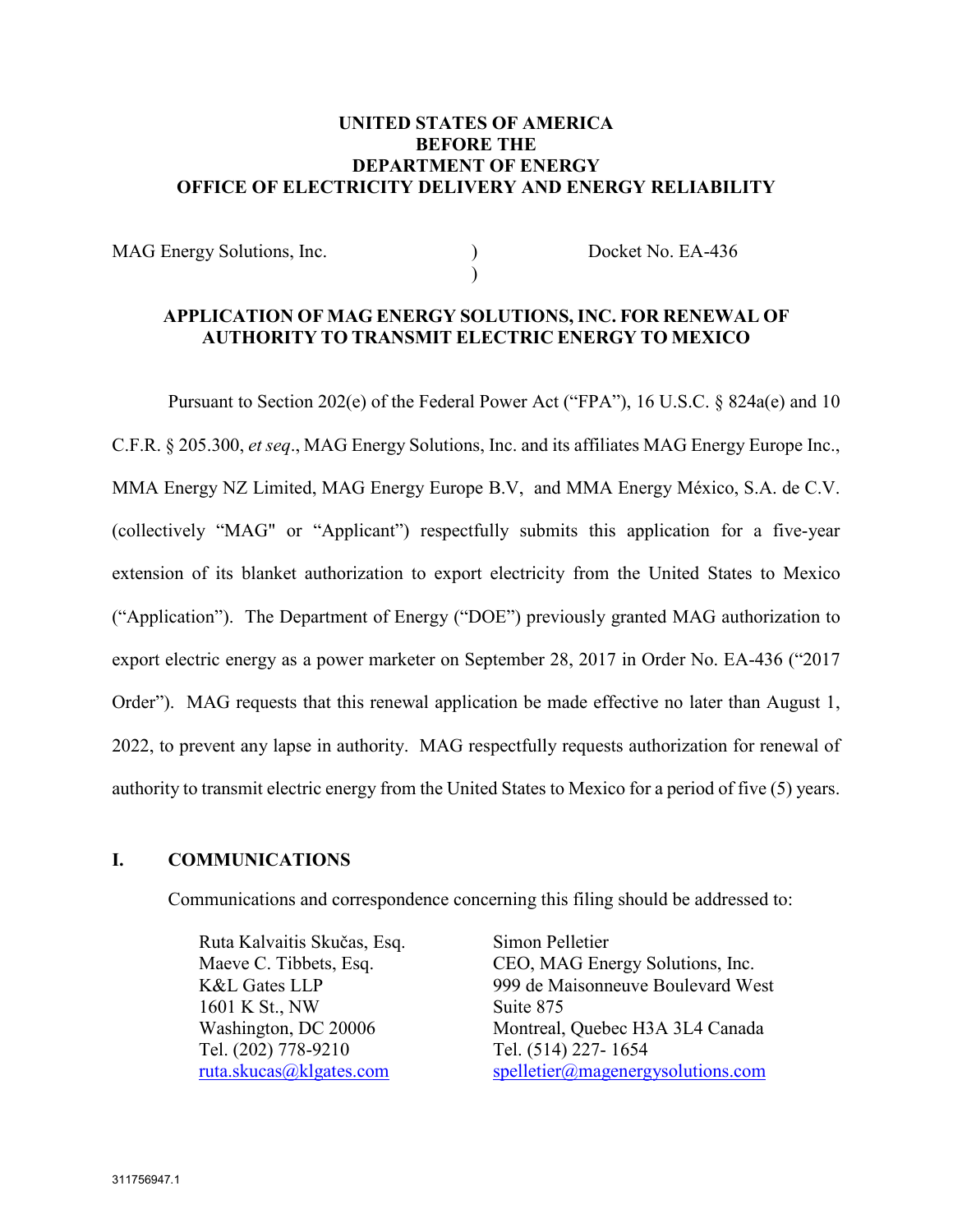### **II. DESCRIPTION OF APPLICANT**

MAG is an independent Canadian corporation with its principal place of business in Montreal, Quebec. MAG is engaged in the marketing of electric power at wholesale, as well as the physical and financial trading of other energy products. MAG is a Canadian close corporation privately owned by a group of 15 shareholders. MAG wholly owns its affiliates, MAG Energy Europe Inc., MMA Energy NZ Limited, and MAG Energy Europe B.V. Affiliate MMA Energy México, S.A. de C.V is 99% owned by MAG Energy Solutions, Inc., and 0.01% owned by MAG Energy Europe, Inc. MAG does not have any affiliates or upstream owners that possess any ownership interest or have involvement in any other company that is a traditional utility or that owns, operates, or controls any electric generation, transmission or distribution facilities, nor do they have any direct involvement with the energy industry other than through the ownership of MAG. The U.S. Federal Energy Regulatory Commission ("FERC") authorized MAG to engage in wholesale sales of electric energy, capacity and ancillary services at market-based rates.<sup>[1](#page-2-0)</sup> A copy of this order is attached as Exhibit G. MAG also holds authorization to export electric energy to Canada.<sup>[2](#page-2-1)</sup>

#### **III. JURISDICTION**

MAG believes that the DOE is the only governmental agency that has jurisdiction over this application.

<span id="page-2-0"></span><sup>&</sup>lt;sup>1</sup> See MAG Energy Solutions, Inc., Docket No. ER04-839-000 (delegated letter order issued Aug. 5, 2004); *see also, MAG Energy Solutions, Inc.*, Docket No. ER17-1419-000 (market based rate tariff update filed Apr. 13. 2017).

<span id="page-2-1"></span><sup>2</sup> *See MAG Energy Solutions, Inc.*, Order Authorizing Electricity Exports to Canada, Order No. EA-306-C (Jan. 12, 2021).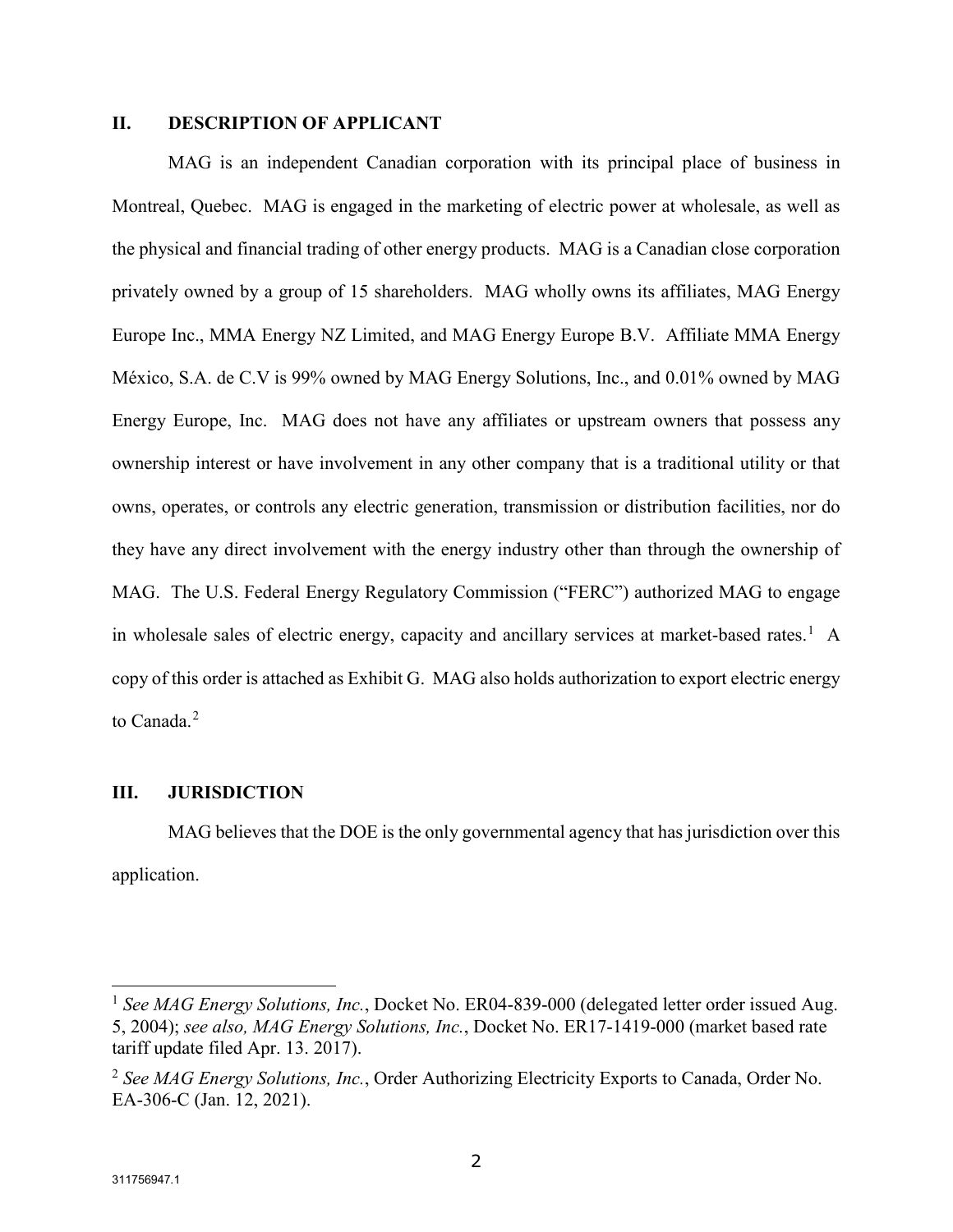#### **IV. DESCRIPTION OF TRANSMISSION FACILITIES**

MAG intends to export electricity over existing international transmission facilities between Mexico and the United States, as identified in Exhibit C. MAG requests authority to export electricity to Mexico over any international transmission facility authorized by Presidential Permit that is appropriate for open access by third parties in accordance with the assessment made by DOE of the transmission limits for operation in the export mode.

### **V. TECHNICAL DISCUSSION OF PROPOSAL**

Section 202(e) of the Federal Power Act ("FPA") and DOE's regulations provide that exports should be allowed unless the proposed export would impair the sufficiency of electric power supply within the United States or would tend to impede the coordinated use of the United States power supply network.<sup>[3](#page-3-0)</sup> MAG seeks blanket authority to transmit electric power to Mexico as a power marketer. MAG has no electric power supply system on which the proposed exports could have a reliability, fuel use system or stability impact. MAG also has no obligation to serve native load usually associated with a franchised service area, and, thus, the exports proposed by MAG will not impair its ability to meet current and prospective power supply obligations.

MAG will purchase power to be exported from a variety of sources such as power marketers, independent power producers, or U.S. electric utilities and federal power marketing entities as those terms are defined in Sections 3(22) and 3(19) of the FPA. By definition, such power is surplus to the system of the generator and, therefore, the electric power that MAG will export on either a firm or interruptible basis will not impair the sufficiency of the electric power supply within the  $U.S.<sup>4</sup>$  $U.S.<sup>4</sup>$  $U.S.<sup>4</sup>$ 

<span id="page-3-0"></span><sup>3</sup> 16 U.S.C. § 824a(e).

<span id="page-3-1"></span><sup>4</sup> *See Enron Power Marketing, Inc.*, Order EA-102 (1996).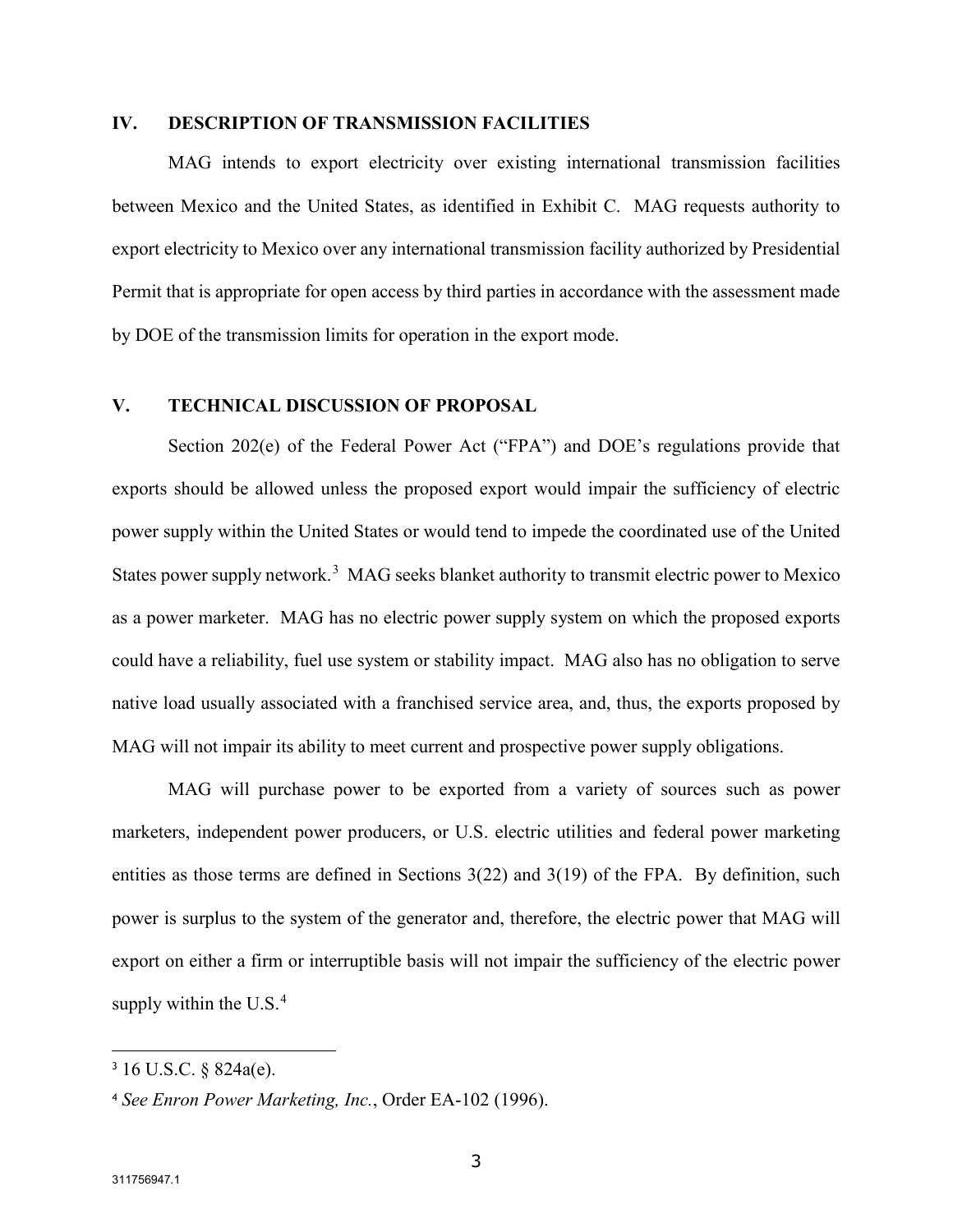MAG will make all necessary commercial arrangements and will obtain any and all other regulatory approvals required in order to schedule and deliver power exports. All of the electricity exported by MAG will be transmitted pursuant to arrangements with utilities that own and operate existing transmission facilities and will be consistent with the export limitations and other terms and conditions contained in the existing Presidential Permits and electricity export authorizations associated with these transmission facilities. MAG will schedule its transactions with the appropriate balancing authority areas in compliance with the reliability criteria standards and guidelines established by the North American Reliability Corporation ("NERC") and its member Regional Entities in effect at the time of the export.

In previous orders granting export authorization to electric power marketers, DOE declined to rigidly apply the information filing requirements contained in its regulations and instead used a flexible approach that takes into consideration the unique nature of power marketers, the requirements of FERC Order No. 888 and previously authorized export limit of cross-border facilities.<sup>[5](#page-4-0)</sup> These same considerations demonstrate that the exports proposed by MAG will not impair or tend to impede the sufficiency of electric supplies in the U.S. or the regional coordination of electric utility planning or operations.

### **VI. COMPLIANCE WITH CONDITIONS AND PROCEDURES**

MAG proposes to abide by the general conditions consistent with DOE's previous grants of authorizations to power marketers as set forth in its previous orders, as described herein. From time to time, MAG will enter into agreements with third parties which involve the export of electric

<span id="page-4-0"></span><sup>5</sup> *See e.g. NorAm Energy Services, Inc.*, Order No. EA-105-CN (Aug. 16, 1996); *MidCon Power Services Corp.*, Order No. EA-114 (July 15, 1996); *USGen Power Services*, No. EA-112 (June 27, 1996); *CNG Power Services Corp.*, Order No. EA-110 (June 20, 1996); *North American Energy Conservation, Inc.*, Order No. EA-103 (May 30, 1996).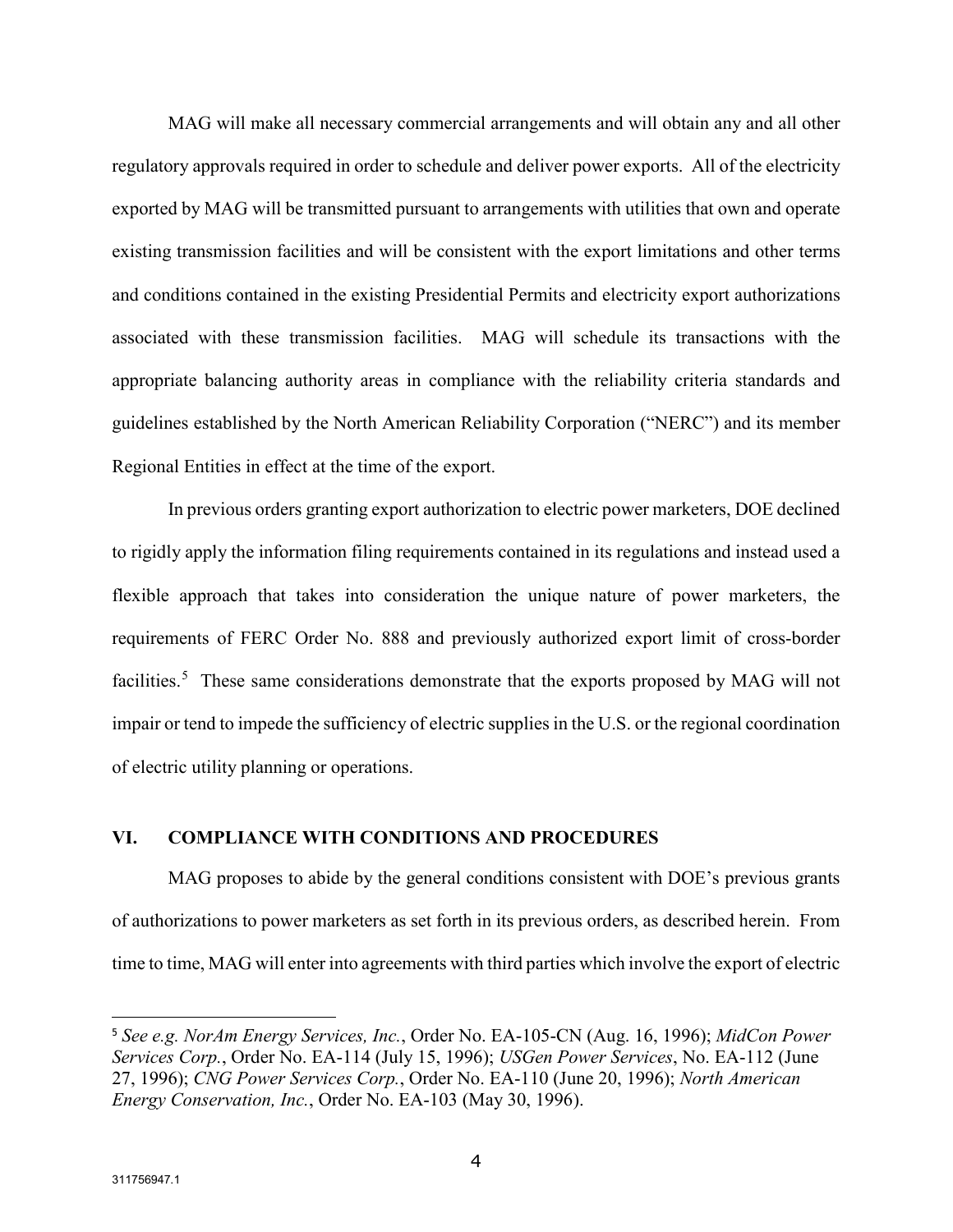power from the United States into Mexico. Exports made by MAG will not exceed the export limits for the facilities, or otherwise cause a violation of the terms and conditions set forth in the export authorizations for each. With regard to specific transactions, MAG will provide written evidence to DOE that it has secured sufficient transmission service for the delivery of power to the border. When scheduling the delivery of power, MAG will comply with the applicable NERC reliability standards. For each calendar year, MAG will provide DOE with reports indicating the gross amount of electricity delivered to Mexico, consideration received during each month, and the maximum hourly rate of transmission, as well as any additional annual reports.

#### **VII. VERIFICATION, REQUIRED COPIES, AND FEE**

Verification executed by authorized representatives of MAG in accordance with 10 C.F.R. § 205.302(h) is enclosed with the Application. In accordance with the requirements of 10 C.F.R. § 205.307, and DOE's directions, five (5) copies of the Application are being provided to the Department. In accordance with the requirements of 10 C.F.R. § 205.309, a copy of this application will be provided to the Secretary of the Federal Energy Regulatory Commission. Payment in the amount of \$500.00 has been submitted through Pay.gov on March 21, 2022.

#### **VIII. REQUIRED EXHIBITS**

The following information is provided pursuant to the required exhibits as set forth in DOE regulations 10 C.F.R. § 205.303:

| Exhibit A | <b>Transmission Agreements</b> | Not Applicable                                                              |
|-----------|--------------------------------|-----------------------------------------------------------------------------|
| Exhibit B | Opinion of Counsel             | Attached                                                                    |
| Exhibit C | <b>Transmission Facilities</b> | List of international transmission<br>facilities submitted in lieu of a map |
| Exhibit D | Designation of Agent           | Attached                                                                    |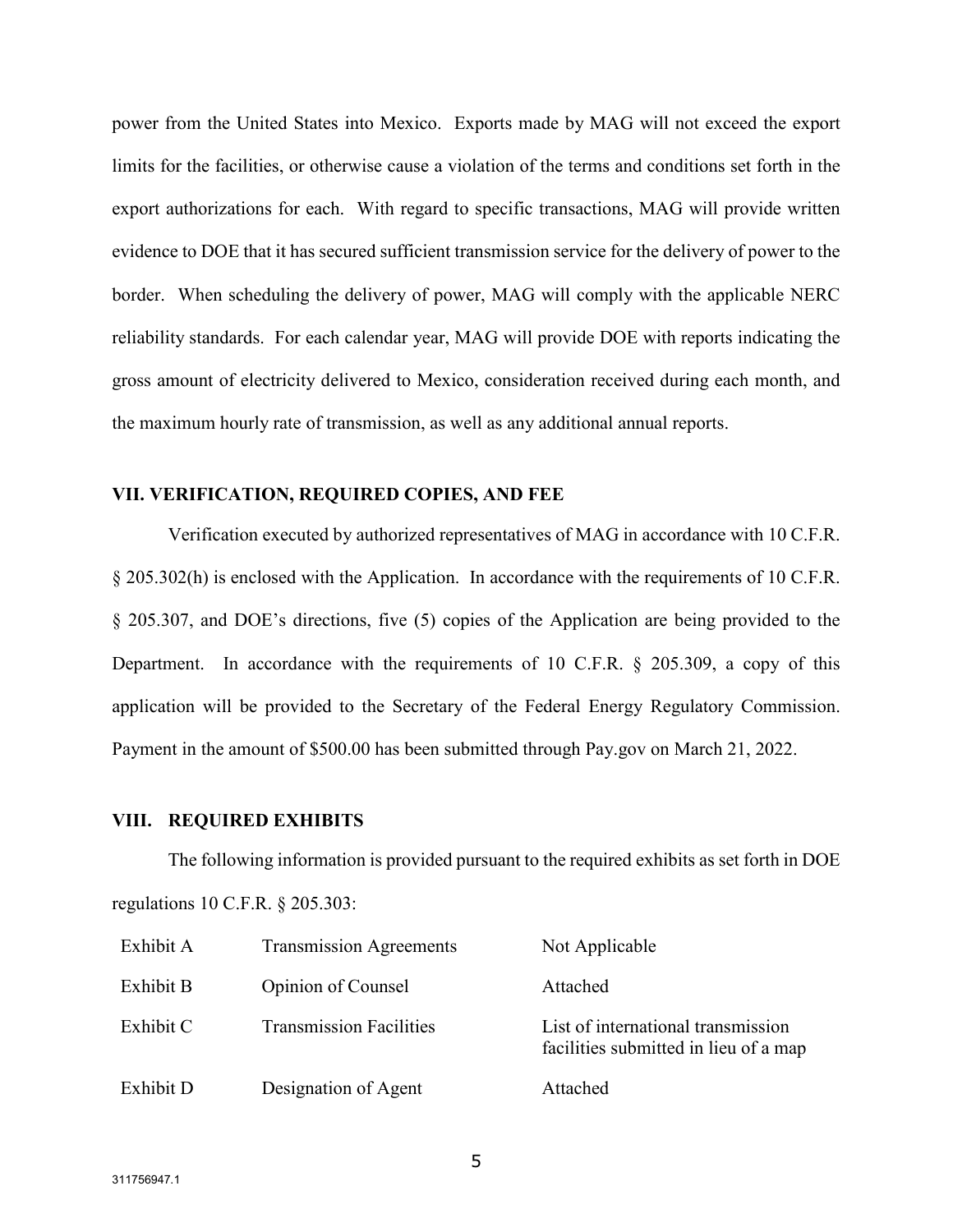| Exhibit E | <b>Statement of Corporate</b><br>Relationship | Not Applicable                                                        |
|-----------|-----------------------------------------------|-----------------------------------------------------------------------|
| Exhibit F | <b>Operating Procedures</b>                   | Not Applicable                                                        |
| Exhibit G | <b>FERC Market Based Rate</b><br>Authority    | Attached – FERC order granting MAG<br>Market-Based Rate Authorization |

#### **X. CONCLUSION**

WHEREFORE, MAG respectfully requests that DOE grant this application for renewal of

its blanket authorization to export power from the United States to Mexico, for a period of five (5)

years, with such authorization to be effective as of August 1, 2022.

Respectfully submitted,

 $\frac{1}{2}$ 

Ruta Kalvaitis Skučas, Esq. Maeve C. Tibbetts, Esq. K&L Gates LLP 1601 K St N.W. Washington, D.C. 20006 Telephone: (202) 778-9210 [ruta.skucas@klgates.com](mailto:ruta.skucas@klgates.com)

**Attorneys for MAG Energy Solutions, Inc.**

March 22, 2022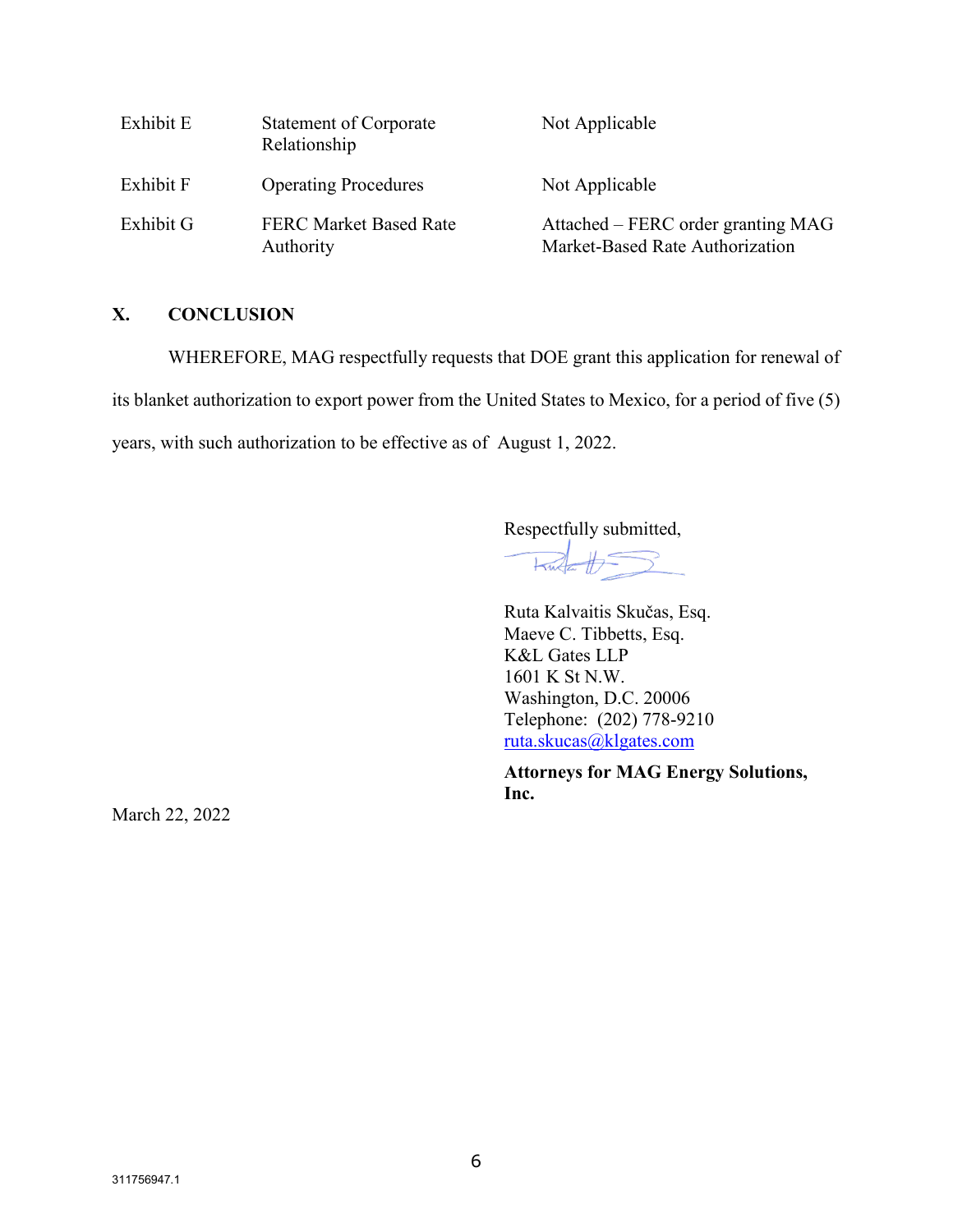#### **VERIFICATION**

I, Simon Pelletier, being authorized to execute this verification and having knowledge of the matters set forth in this Application of MAG Energy Solutions, Inc., hereby verify that the contents thereof are true and correct to the best of my knowledge and belief.

Tores fliktle

Simon Pelletier CEO MAG Energy Solutions, Inc.



Name of Notary Public (Dominique Charbonneau*)* Notary Public, 213897 My commission expires:02/21/2025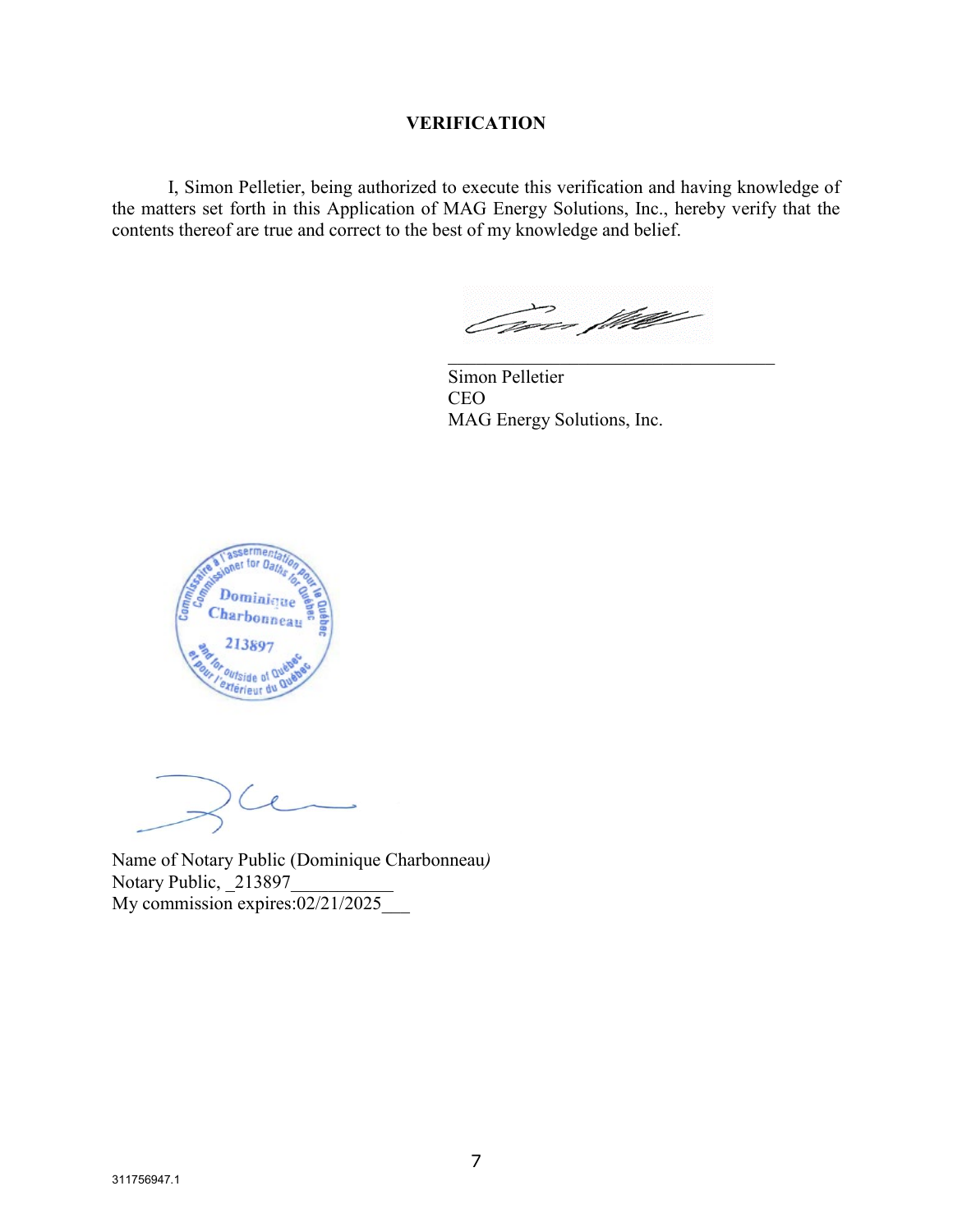# **EXHIBIT A – TRANSMISSION AGREEMENTS**

*MAG has not entered into any transmission agreements at this time.*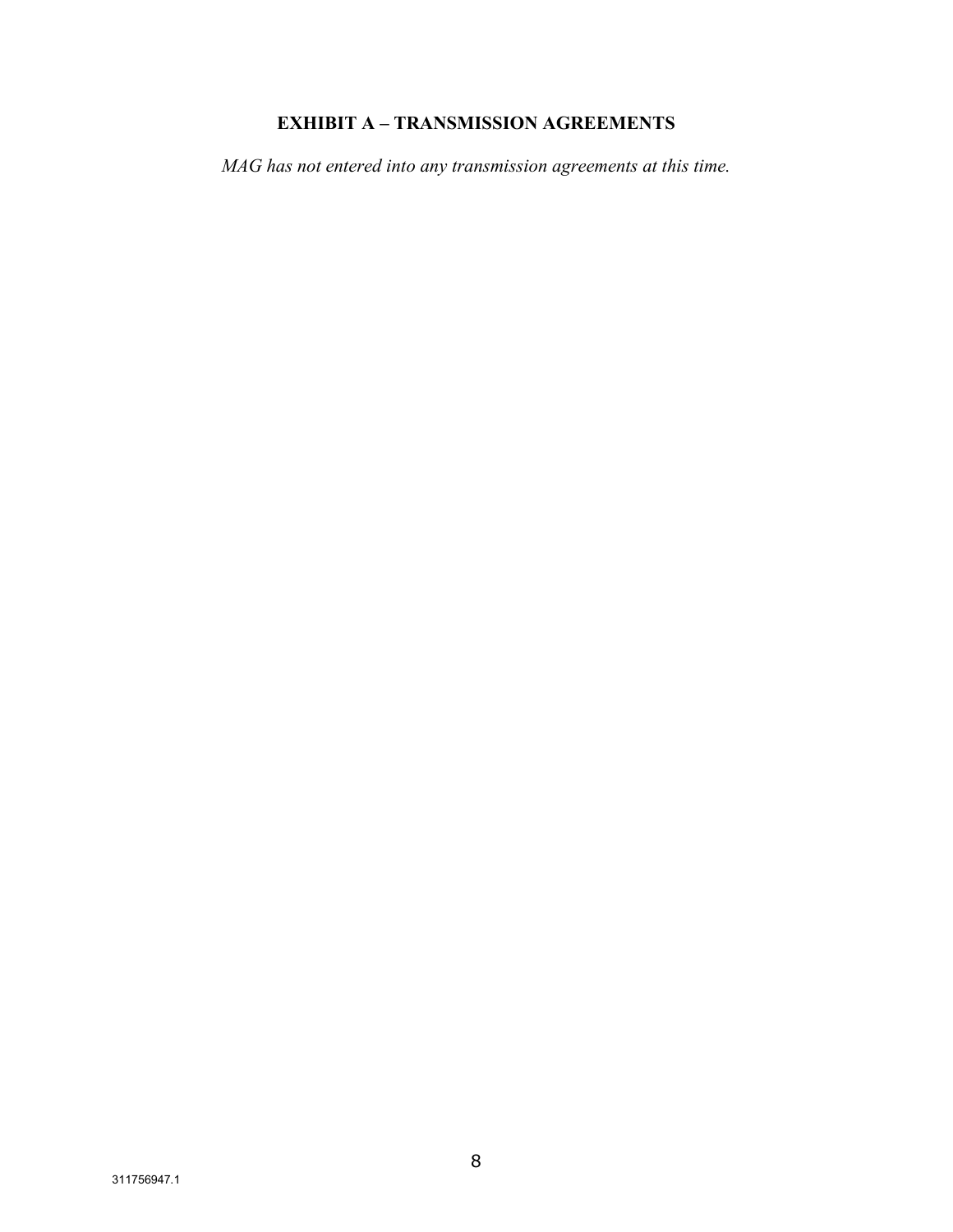# **EXHIBIT B - OPINION OF COUNSEL**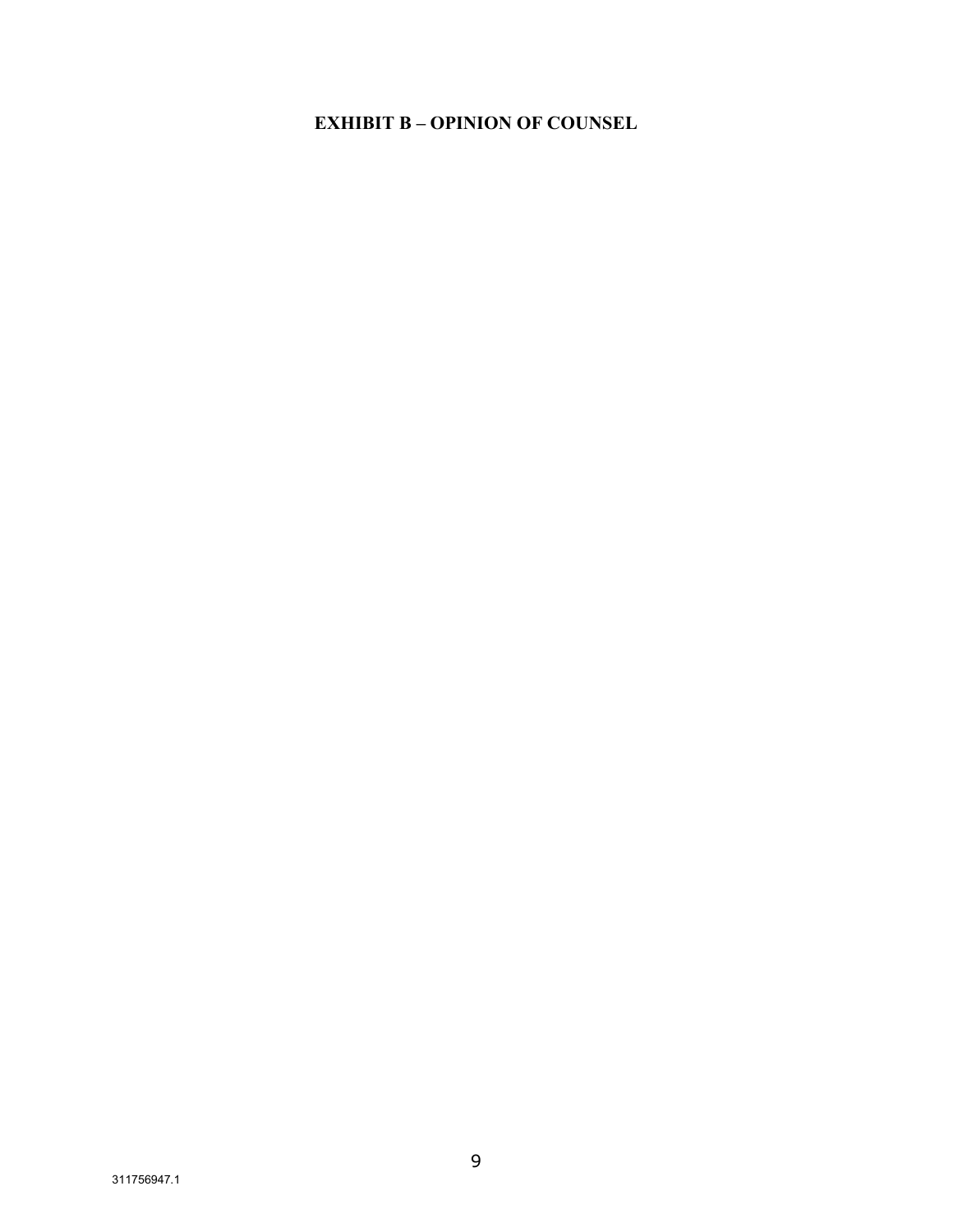March 22, 2022

Ruta Kalvaitis Skučas [Ruta.skucas@klgates.com](mailto:Ruta.skucas@klgates.com)

T +1 202 778 9210 F +1 202 778 9100

Mr. Christopher Lawrence Department of Energy Office of Electricity Deliverability and Energy Reliability OE-20, Room 8G-024 1000 Independence Avenue, S.W. Washington, DC 20585

## **Re: Application of MAG Energy Solutions, Inc. for Renewal of Authorization to Export Electricity to Mexico**

Dear Mr. Lawrence:

Pursuant to 10 C.F.R. § 205.303(b), I hereby provide a legal opinion regarding the corporate powers of MAG Energy Solutions, Inc. and its affiliates MAG Energy Europe Inc., MMA Energy NZ Limited, MAG Energy B.V, and MMA Energy México, S.A. de C.V. (collectively "MAG" or "Applicant") to export electricity to Mexico. I have examined the Certificate of Incorporation of MAG, as well as relevant amendments thereto. Based on my review of those documents and representations provided to me by authorized representatives of MAG, it is my opinion that:

- 1. The import and export of electricity contemplated by this Application is within the corporate powers of the Applicant; and
- 2. To the best of my knowledge and belief, the Applicant. has directed its officers and agents to take all necessary steps to comply with all applicable state and federal laws in connection with the actions to be taken under the Application.

I am opining here only as to the federal laws of the United States, and laws of relevant states within the United States. I express no opinion as to the laws of any other jurisdiction. I am not assuming any obligation to review or update this opinion should the law or existing facts or circumstances change. This opinion is provided by me as counsel to MAG solely to you for your exclusive use and is not to be made available or relied upon by any other person or entity without my prior written authorization.

Respectfully submitted,

Ruta Kalvaitis Skučas **Counsel for MAG Energy Solutions, Inc.**

K&L GATES LLP 1601 K STREET NW WASHINGTON DC 20006 T +1 202 778 9000 F +1 202 778 9100 klgates.com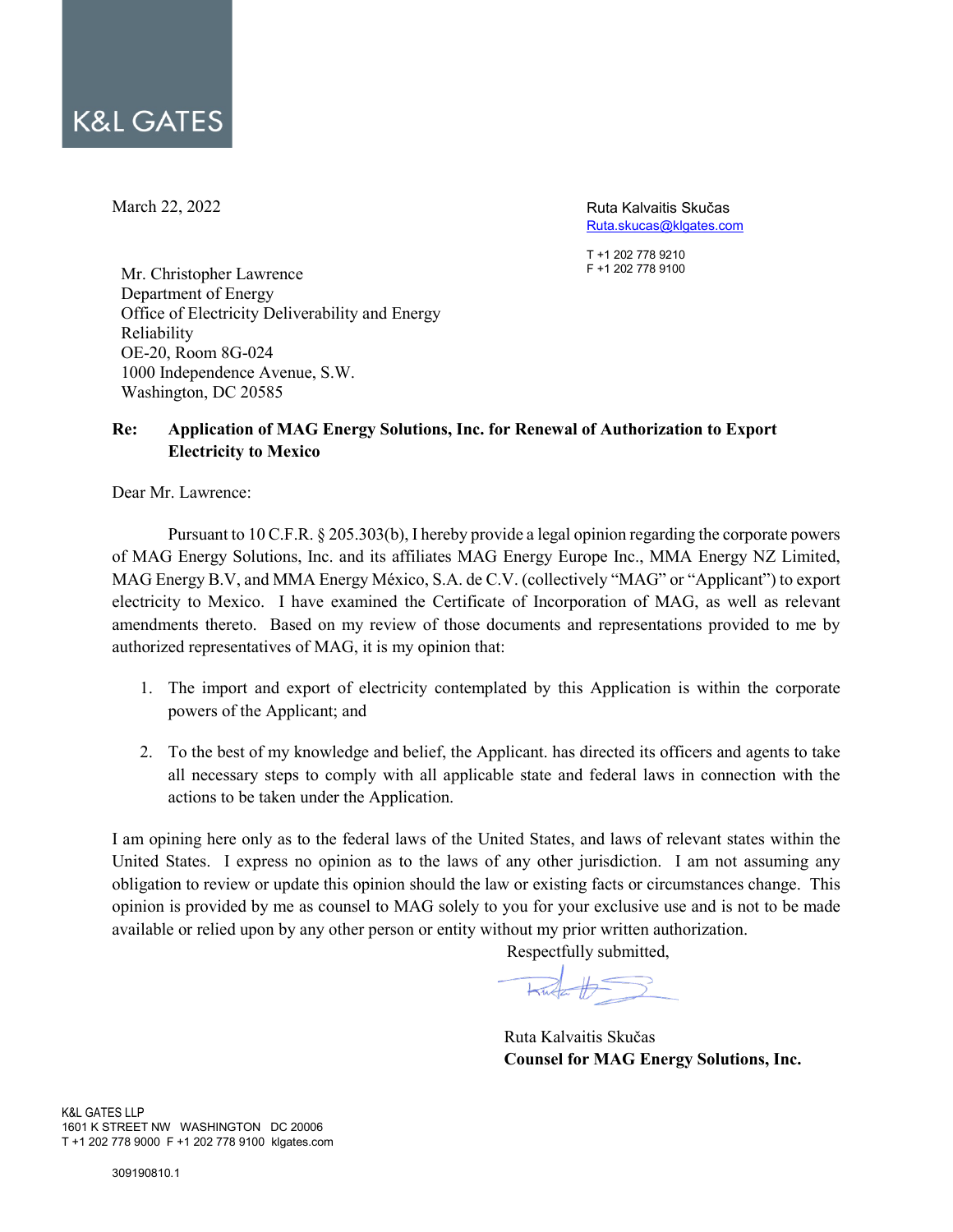# **EXHIBIT C – INTERNATIONAL TRANSMISSION FACILITIES**

# **At the U.S.-Mexico Border Authorized for Use by Third Party Transmitters**

| <b>Present Owner</b>              | <b>Location</b>     | <b>Voltage</b> | <b>Presidential Permit No.</b> |
|-----------------------------------|---------------------|----------------|--------------------------------|
| AEP Texas Inc.                    | Brownsville, TX     | 138kV          | PP-425                         |
|                                   |                     | 69kV           | PP-425                         |
|                                   | Laredo, TX          | 138kV          | PP-423                         |
|                                   |                     | 230kV          | PP-423                         |
|                                   | Eagle Pass, TX      | 138kV          | PP-424                         |
| Baja California Power,<br>Inc.    | Imperial Valley, CA | 230kV          | PP-234                         |
| Comision Federal de               | Falcon Dam, TX      | 138kV          | N/A                            |
| Electricidad                      | Redford, TX         | 7.2kV          | $PP-51$                        |
|                                   | Presidio, TX        | 13.8kV         | $PP-03$                        |
| El Paso Electric                  | Diablo, NM          | 115kV          | PP-92                          |
| Company                           | Ascarate, TX        | 115kV          | <b>PP-48</b>                   |
| Generadora del<br>Desierto – WAPA | San Luis, AZ        | 230kV          | $PP-304^6$                     |
| San Diego Gas &                   | Miguel, CA          | 230kV          | PP-68                          |
| Electric Company                  | Imperial Valley, CA | 230kV          | PP-79                          |
| Sharyland Utilities,<br>Inc.      | McAllen, TX         | 138kV          | PP-285                         |
| Nogales Transmission              | Nogales, AZ         | 230kV          | $PP-4207$                      |

<span id="page-11-0"></span> $6$  These transmission facilities have been authorized but not yet constructed or placed into operation.

<span id="page-11-1"></span><sup>7</sup> These transmission facilities have been authorized but not yet constructed or placed into operation.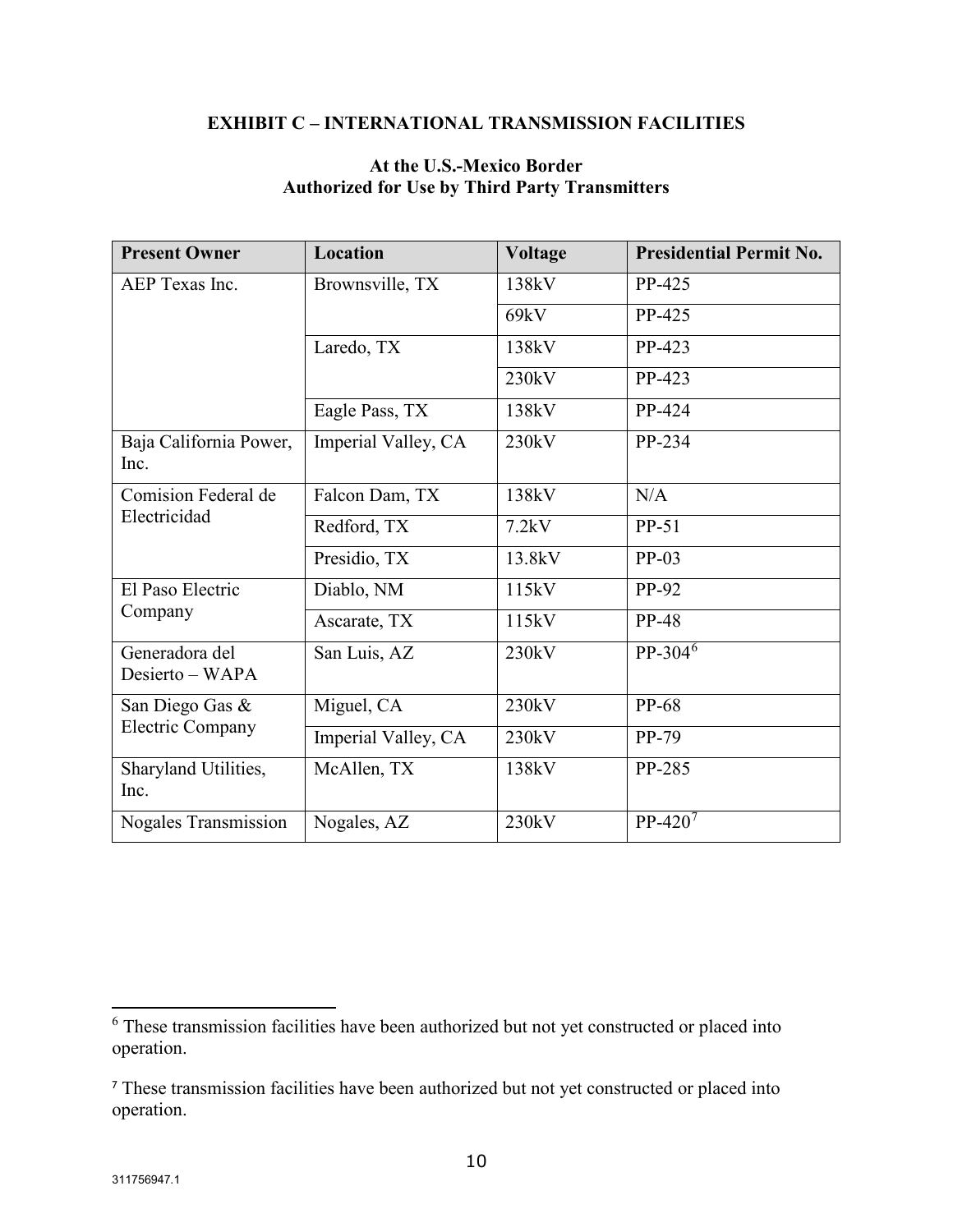# **EXHIBIT D - DESIGNATION OF AGENT AND POWER OF ATTORNEY**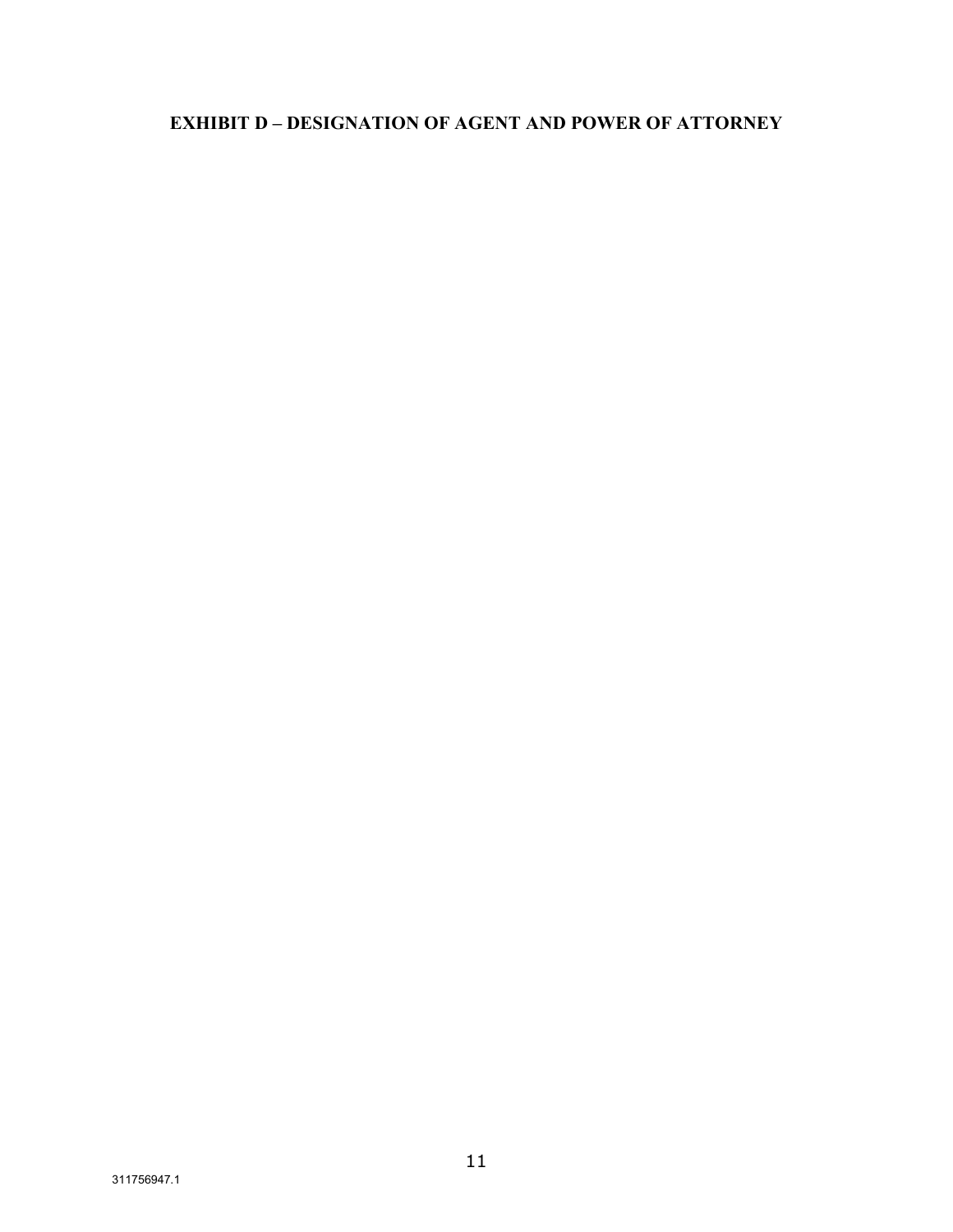# **IRREVOCABLE LIMITED POWER OF ATTORNEY**

This IRREVOCABLE LIMITED POWER OF ATTORNEY is made on March 10, 2022 by MAG Energy Solutions, Inc. (the "Principal"), a corporation organized and existing under the Canadian Business Corporations Act, with its headquarters at 999 de Maisonneuve Boulevard West, Suite 875, Montreal, Quebec H3A 3L4.

- 1. Appointment. The Principal hereby appoints Ruta Kalvaitis Skučas of K&L Gates LLP, as the Principal's true and lawful agent for the limited purpose set forth below.
- 2. Scope of Authority. Pursuant to 10 C.F.R. § 205.303(d), Attorney Skučas shall have the limited power and authority to serve as the agent for the Principal regarding all matters related to the Principal's authorization to export electricity to Mexico as issued by the U.S. Department of Energy ("DOE"). This appointment will remain in effect for the duration of the authorization, a five-year period, and will terminate simultaneously with the expiration of the authorization granted by DOE.
- 3. Irrevocability. This Power of Attorney is irrevocable by the Principal.

IN WITNESS HEREOF, the Principal has caused this Power of Attorney to be duly executed on this 10th day of March, 2022.

Omar flutter

By:

Simon Pelletier **CEO** 

SUBSCRIBED AND SWORN BEFORE ME, this 10<sup>th</sup> day of March, 2022.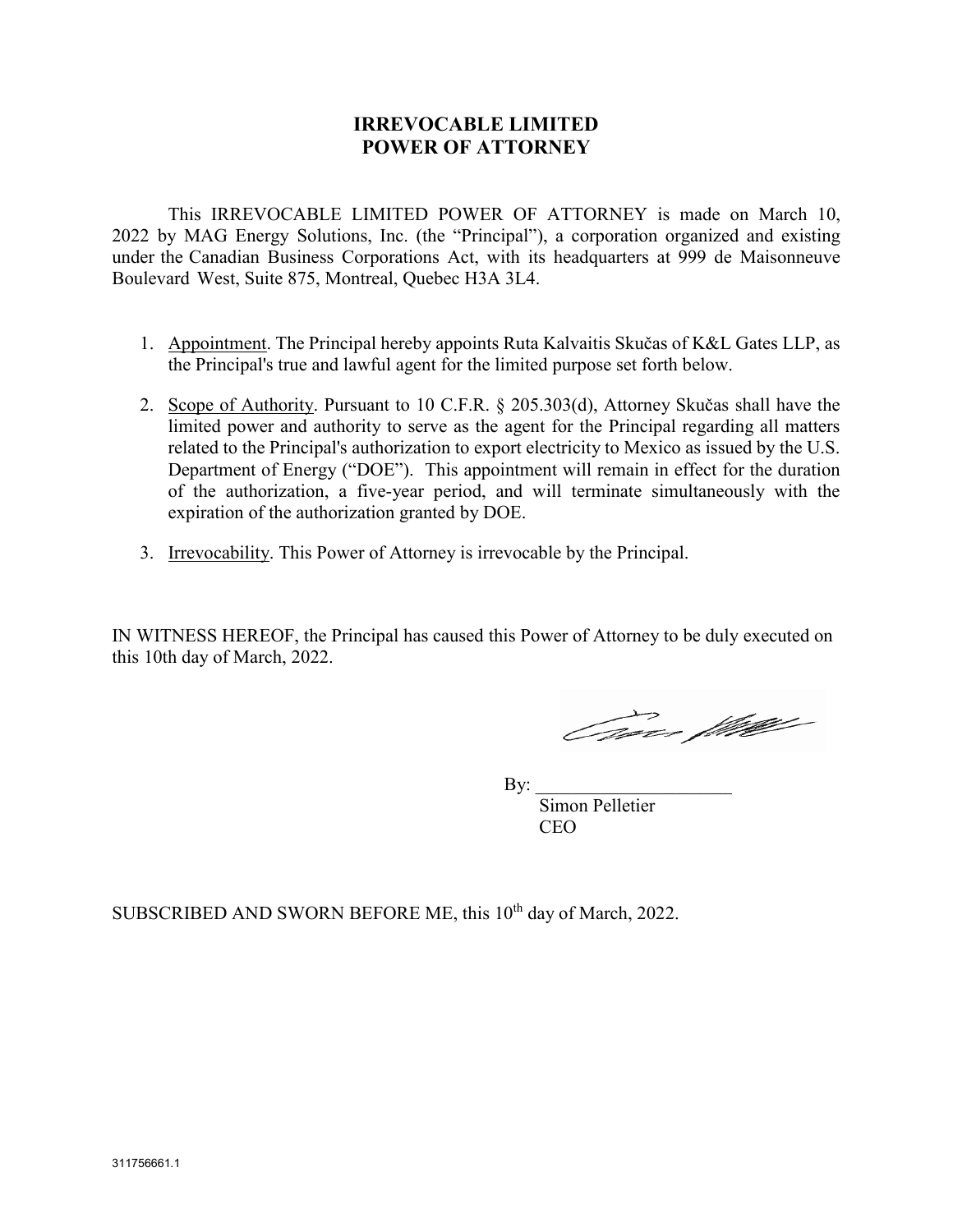

 $\overline{\ell}$ 

Name of Notary Public (Dominique Charbonneau) Notary Public, 213897 My commission expires:  $\sqrt{02/21/2025}$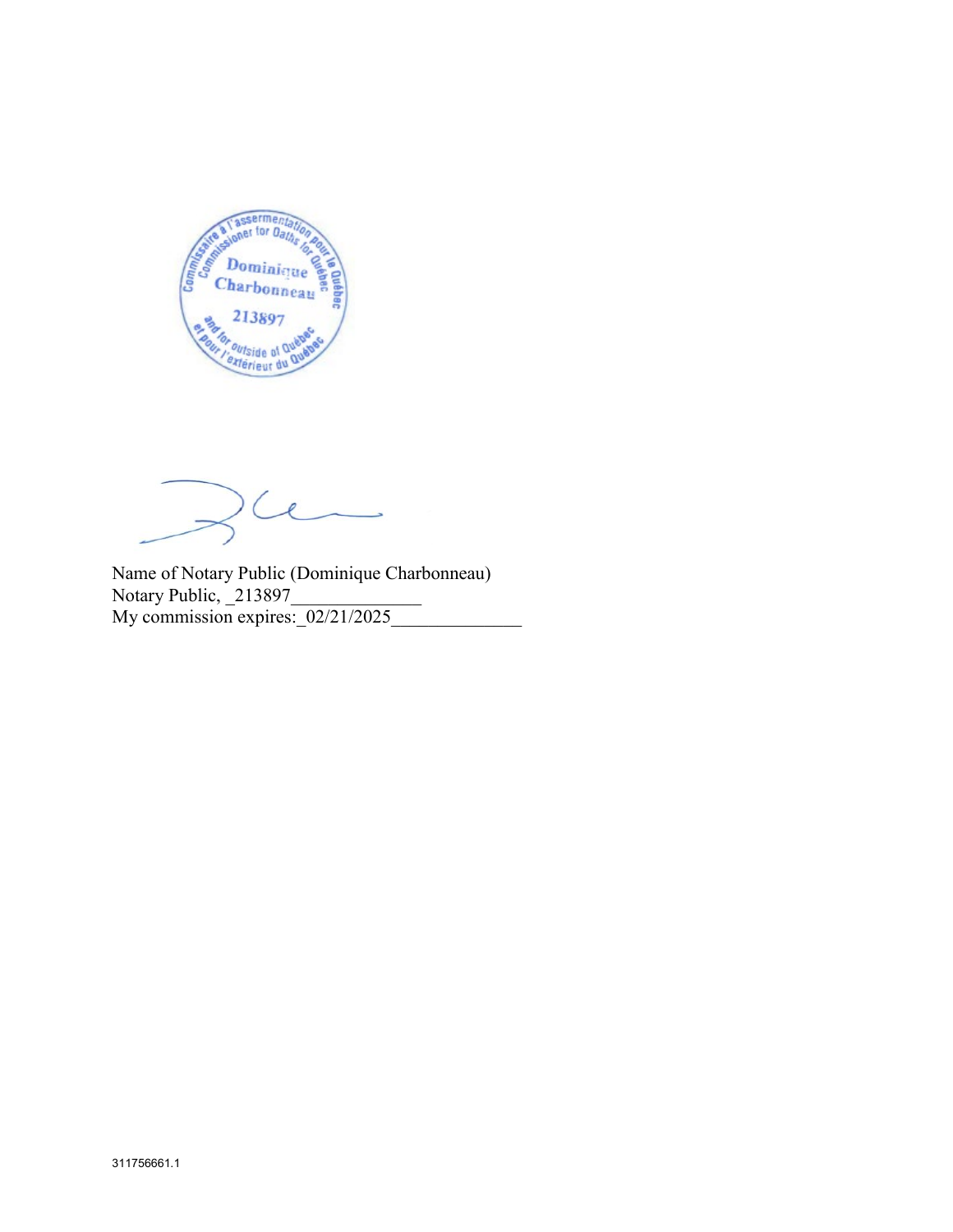# **EXHIBIT E - STATEMENT OF ANY CORPORATE RELATIONSHIP** OR EXISTING CONTRACT

Not Applicable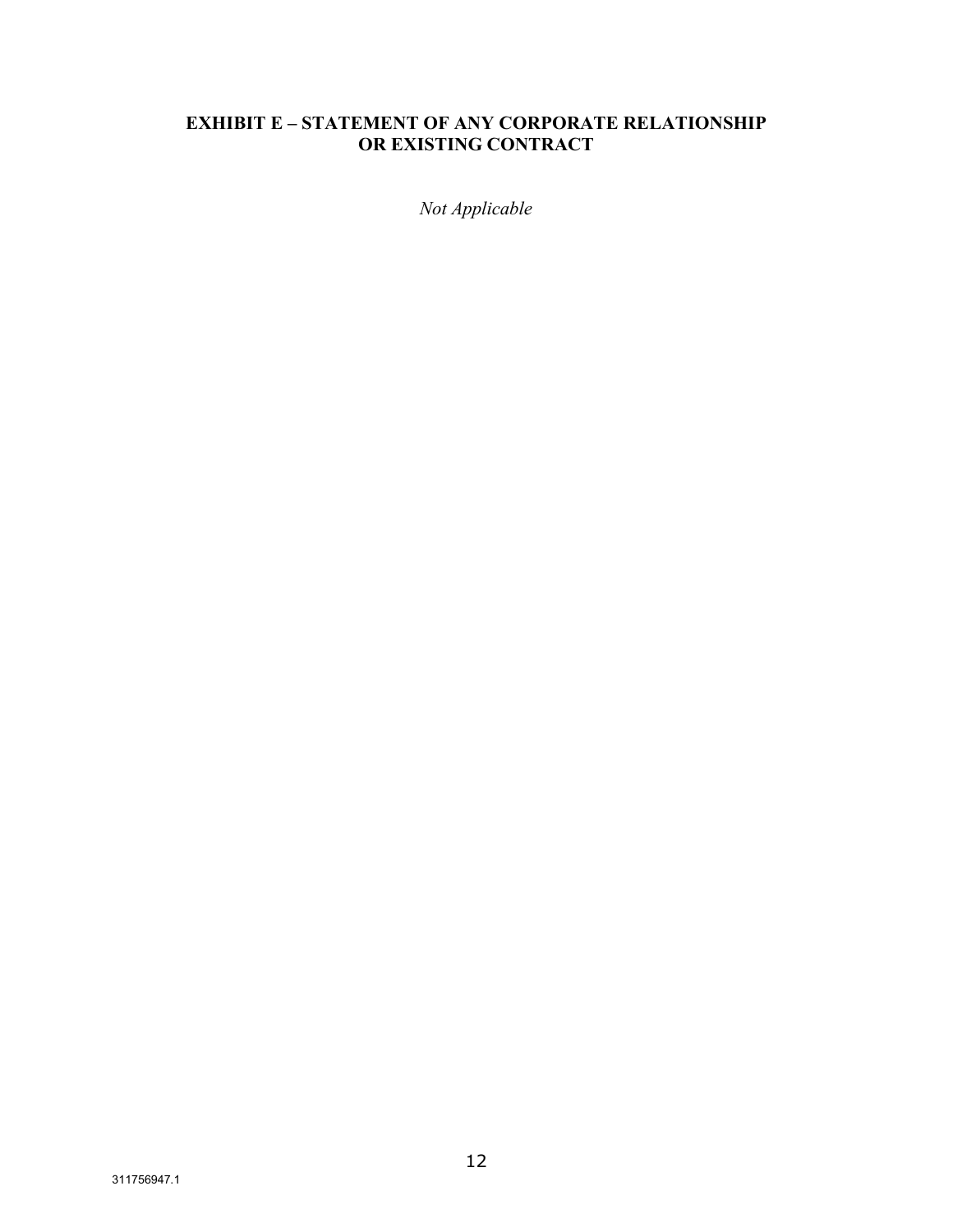# **EXHIBIT F - OPERATING PROCEDURES**

Not Applicable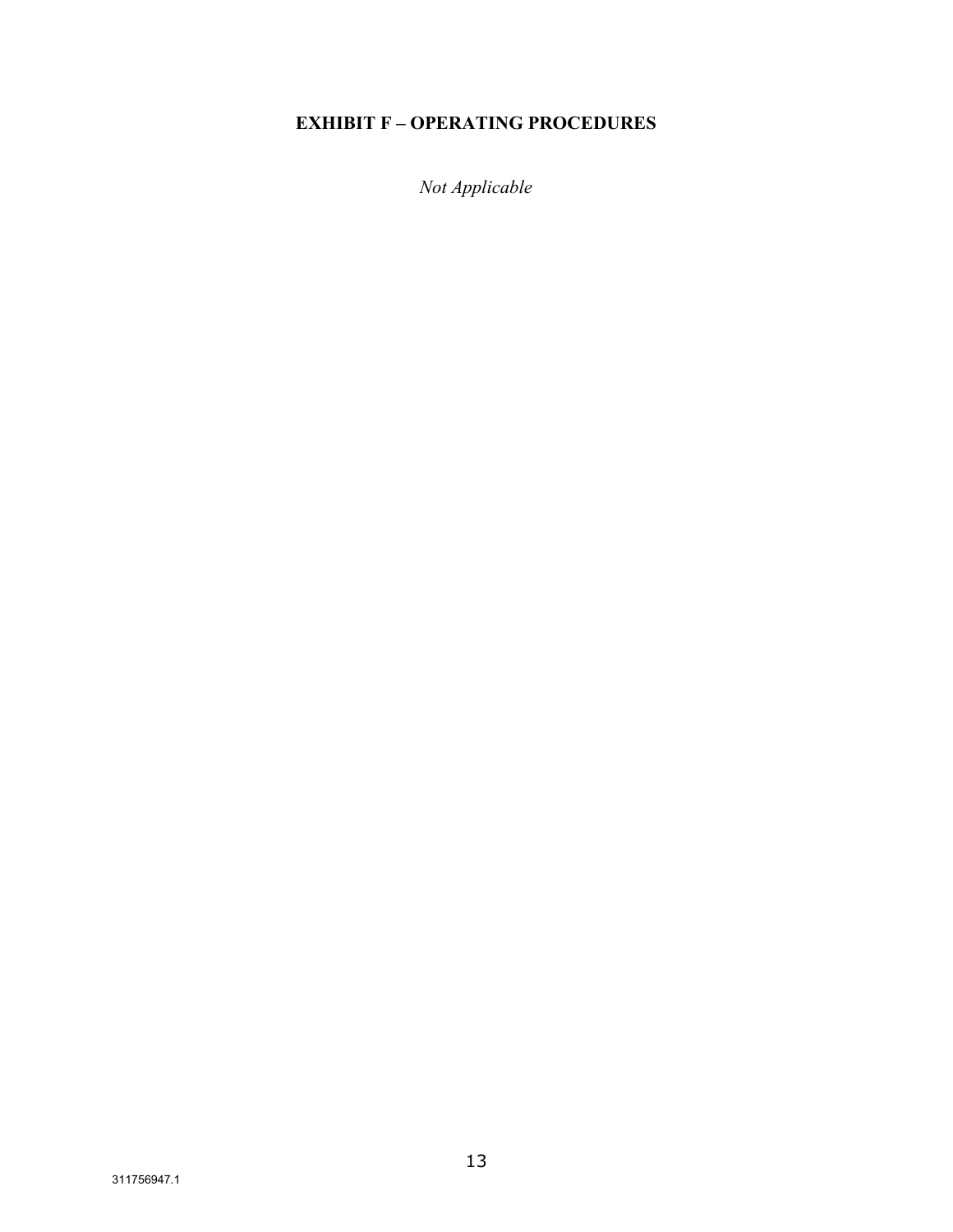# **EXHIBIT G – FERC MARKET BASED RATE AUTHORITY**

*FERC order granting Market-Based Rate Authorization Docket No.ER04-839-000, issued on August 5, 2004*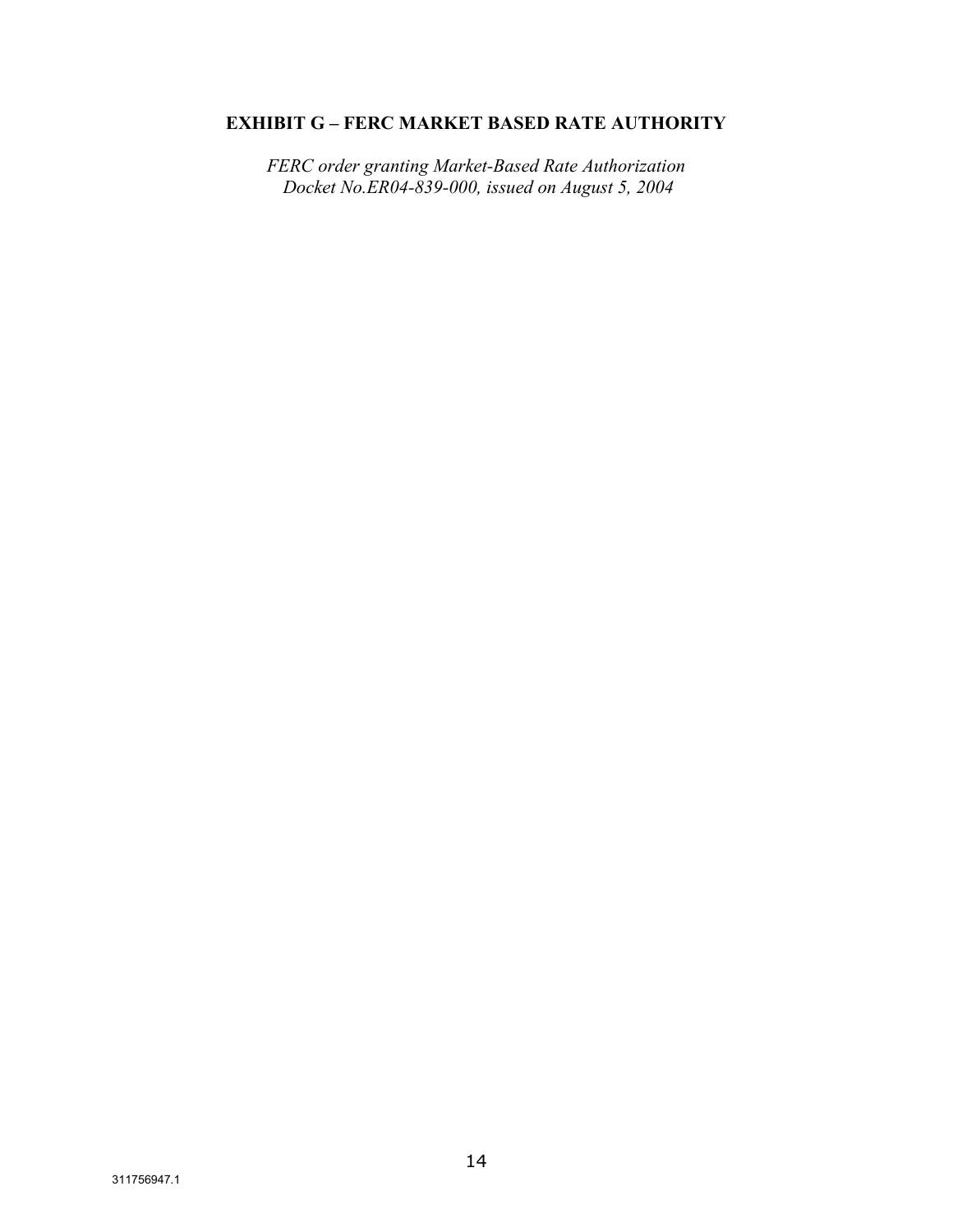# FEDERAL ENERGY REGULATORY COMMISSION Washington, D.C. 20426

In Reply Refer To: MAG Energy Solutions, Inc. Docket Nos. ER04-839-000 and ER04-839-001 August 5, 2004

Martin Gauthier MAG Energy Solutions, Inc. 7290 Pelletier Brossard, Québec Canada, J4W 2R1

Reference: Market-Based Rate Authorization

Ladies and Gentlemen:

 $\overline{a}$ 

Pursuant to the authority delegated to the Director, Division of Tariffs and Market Development - South, under 18 C.F.R. § 375.307, the market-based rate application in the referenced docket, along with the proposed designation, is accepted for filing, effective August 25, 2004, as requested.**<sup>1</sup>**

On May 13, 2004, as amended July 6, 2004, you filed on behalf of MAG Energy Solutions, Inc. (MAG E.S.), an application for market-based rate authority, with an accompanying tariff. The proposed market-based rate tariff provides for the sale of capacity and energy at market-based rates. MAG E.S. requests waivers commonly given to similar market-based rate applicants.

MAG E.S. is an independent Canadian corporation with its principal place of business in Montréal, Québec. MAG E.S. intends to market electricity to wholesale customers as a power marketer. MAG E.S. is neither a subsidiary of any other company nor is it organized with any other affiliates.

You state that MAG E.S. does not currently own, operate or control any generating or transmission facilities and therefore cannot have market power. You further state that they are unable to erect barriers to entry because they do not own or control building sites for energy-related assets, interstate natural gas pipelines, engineering and construction firms, or gas distribution facilities. You also assert that

**<sup>1</sup>** Rate Schedule FERC No. 1, Original Sheet Nos. 1-3.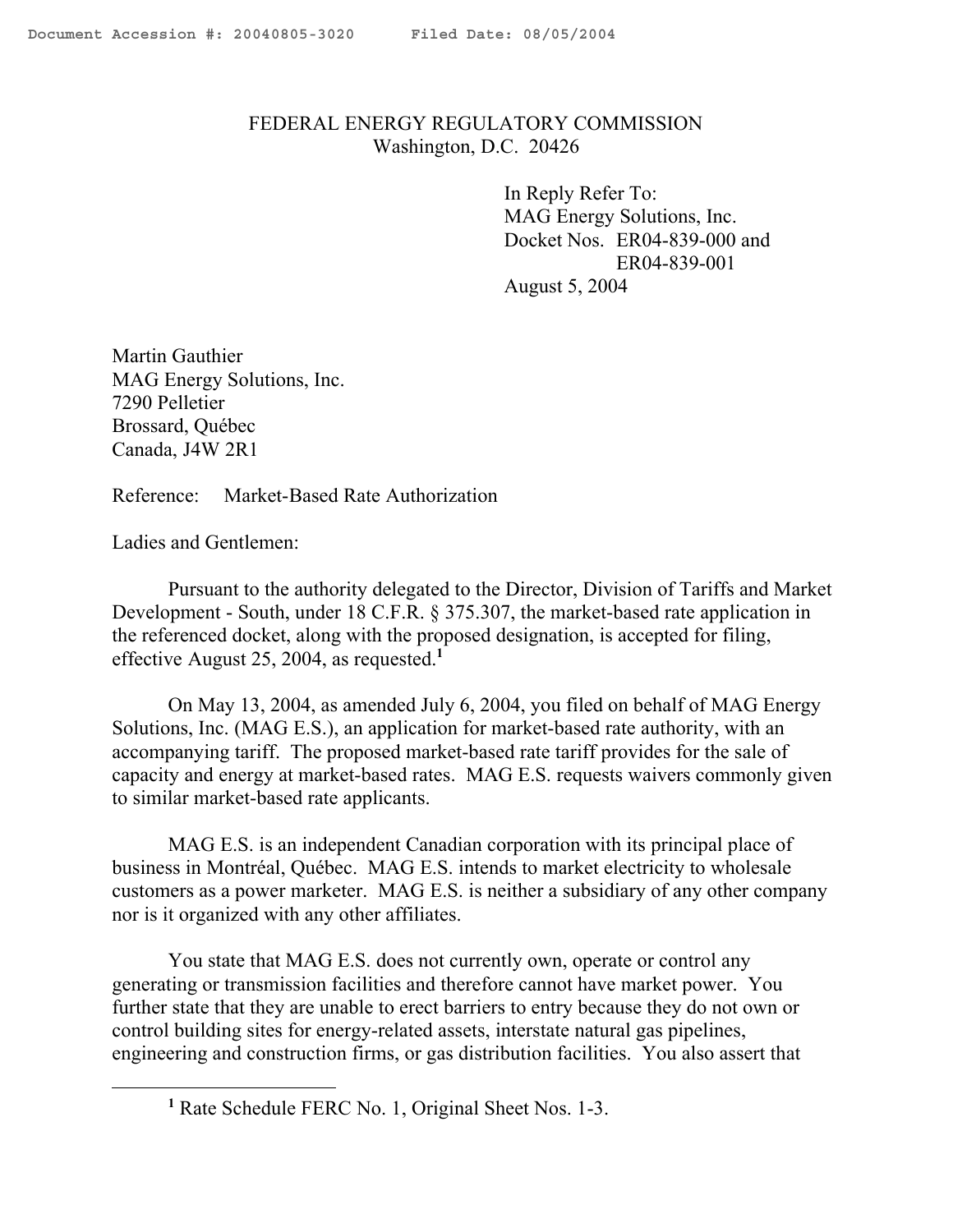Docket Nos. ER04-839-000 and -2-ER04-839-001

MAG E.S. is not affiliated with a public utility with a franchised electric service territory, so no affiliate abuse concerns exist.

## **Market-Based Rate Authorization**

Your submittal satisfies the Commission's requirements for market-based rates regarding generation and transmission market power, other barriers to entry and affiliate abuse.

You intend to act as a power marketer and are not requesting approval to reassign transmission capacity. You are hereby informed that you are authorized to reassign transmission capacity pursuant to the Commission's order in *Enron Power Marketing, Inc.*, 81 FERC ¶ 61,277 (1997).

# **Waivers**

 $\overline{a}$ 

You request waiver of Part 41, Part 101, and Part 141 of the Commission's Regulations concerning accounting and reporting requirements. This waiver is granted with the exception of 18 CFR §§ 141.14 and 141.15.**<sup>2</sup>**

Your request for waiver of Part 45 of the Commission's Regulations regarding interlocking directorates is granted with respect to any person now holding or who may hold an otherwise proscribed interlocking directorate involving the applicant. Such personnel shall file a sworn application providing his or her full name and business address and all jurisdictional interlocks, identifying the affected companies and the positions held by that person.**<sup>3</sup>** The Commission reserves the right to require a further showing that neither public nor private interests will be adversely affected by continued Commission approval of issuances of securities or assumptions of liabilities or by the continued holding of any affected interlocks.

You request waiver of Part 34 of the Commission's Regulation regarding securities and assumption of liabilities. Since these requirements are statutory in nature they cannot be waived. However, a separate notice will be published in the Federal Register following this letter order establishing a period during which protests may be

**<sup>3</sup>** *Enron*, 65 FERC ¶ 61,305.

**<sup>2</sup>** Citizens Energy Corp., 35 FERC ¶ 61,198 (1986); Citizens Power and Light Corp., 48 FERC ¶ 61,210 (1989) (*Citizens Power*); Enron Power Marketing, Inc., 65 FERC ¶ 61,305 (1993), *order on reh'g*, 66 FERC ¶ 61,244 (1994) (*Enron*).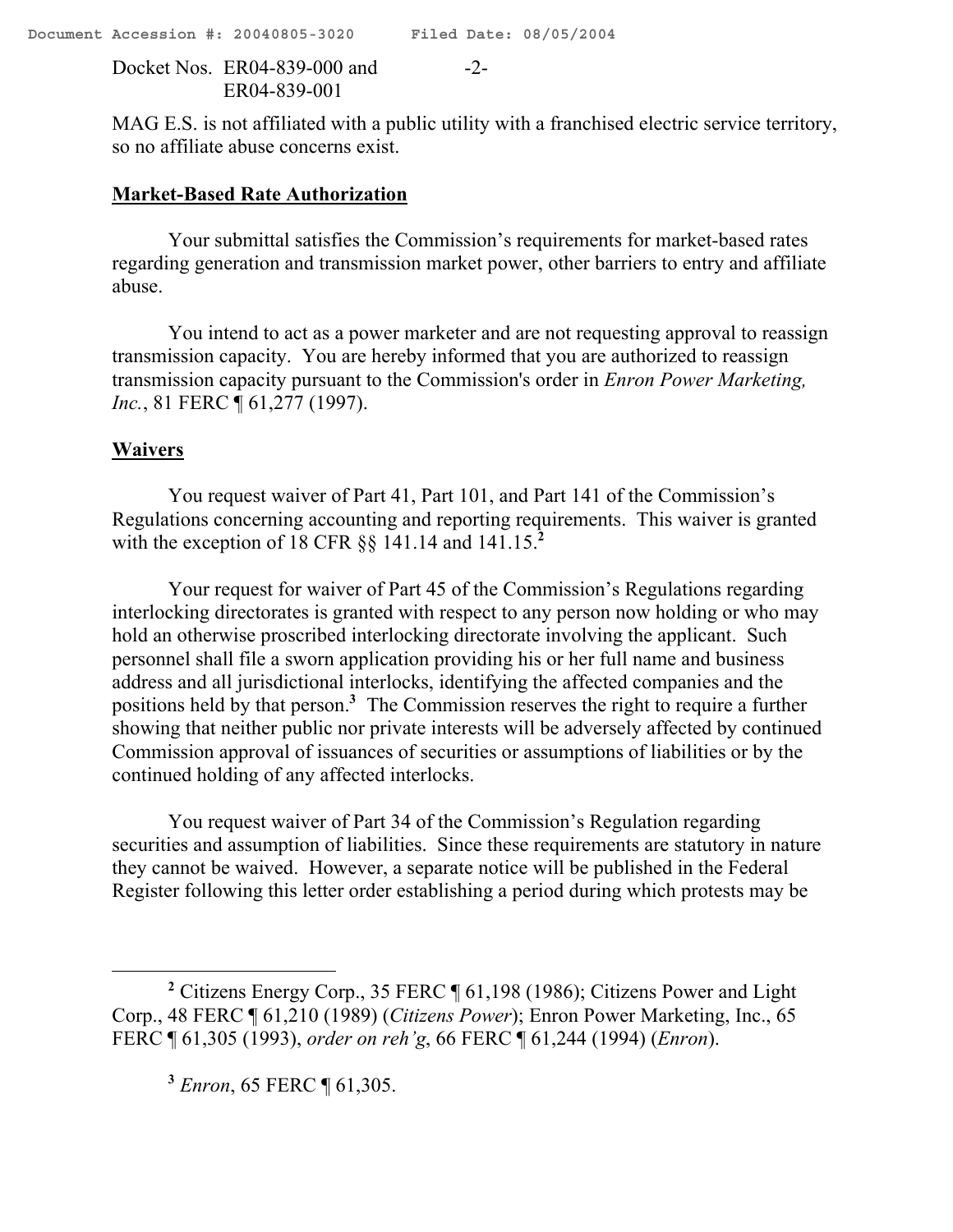Docket Nos. ER04-839-000 and -3- ER04-839-001

filed. Absent a request to be heard in opposition within the set comment period, you are authorized to issue securities and assume obligations or liabilities. **4**

## **Reporting Requirements**

You are required to file electronically with the Commission an Electric Quarterly Report**<sup>5</sup>** containing a summary of the contractual terms and conditions, which are described in attachments B and C of Order No. 2001, in every effective service agreement and detailed transaction information for effective short-term (less than one year) and long-term (one year or greater) power sales during the most recent calendar quarter. Each Electric Quarterly Report must be filed no later than the last day of the month following each calendar quarter.

If you fail to file an Electric Quarterly Report (without an appropriate request for extension), or fail to report an agreement in a report, you may forfeit your market-based rate authority requiring filing of a new application for market-based rate authority if you wish to resume making sales at market-based rates.

You are also required to file an updated market analysis within three years of the date of this order, and every three years thereafter. The Commission also reserves the right to require such an analysis at any intervening time.

You are further required to inform the Commission promptly of any change in status that would reflect a departure from the characteristics the Commission has relied upon in approving market-based pricing in a separate report filed under the docket in which you first received market-based rate authority. These include, but are not limited to: (a) ownership of generation or transmission facilities or inputs to electric power production other than fuel supplies; or (b) affiliation with any entity not disclosed in the applicant's filing and that owns generation or transmission facilities or inputs to electric power production, or that has a franchised service area. You may elect to report such changes in conjunction with your updated market analysis.

# **Procedural Matters**

 $\overline{a}$ 

Your filing was noticed on May 17, 2004, with comments, protests or interventions due on or before June 3, 2004, and on July 13, 2004, with comments, protests or interventions due on or before July 28, 2004. No protests or adverse

**<sup>4</sup>** *Citizens Power*, 48 FERC ¶ 61,210; *Enron*, 65 FERC ¶ 61,305.

**<sup>5</sup>** The Electric Quarterly Report must be submitted to the Commission using the EQR Submission System Software, which may be downloaded from the Commission's website at http://www.ferc.gov/Electric/eqr/eqr.htm.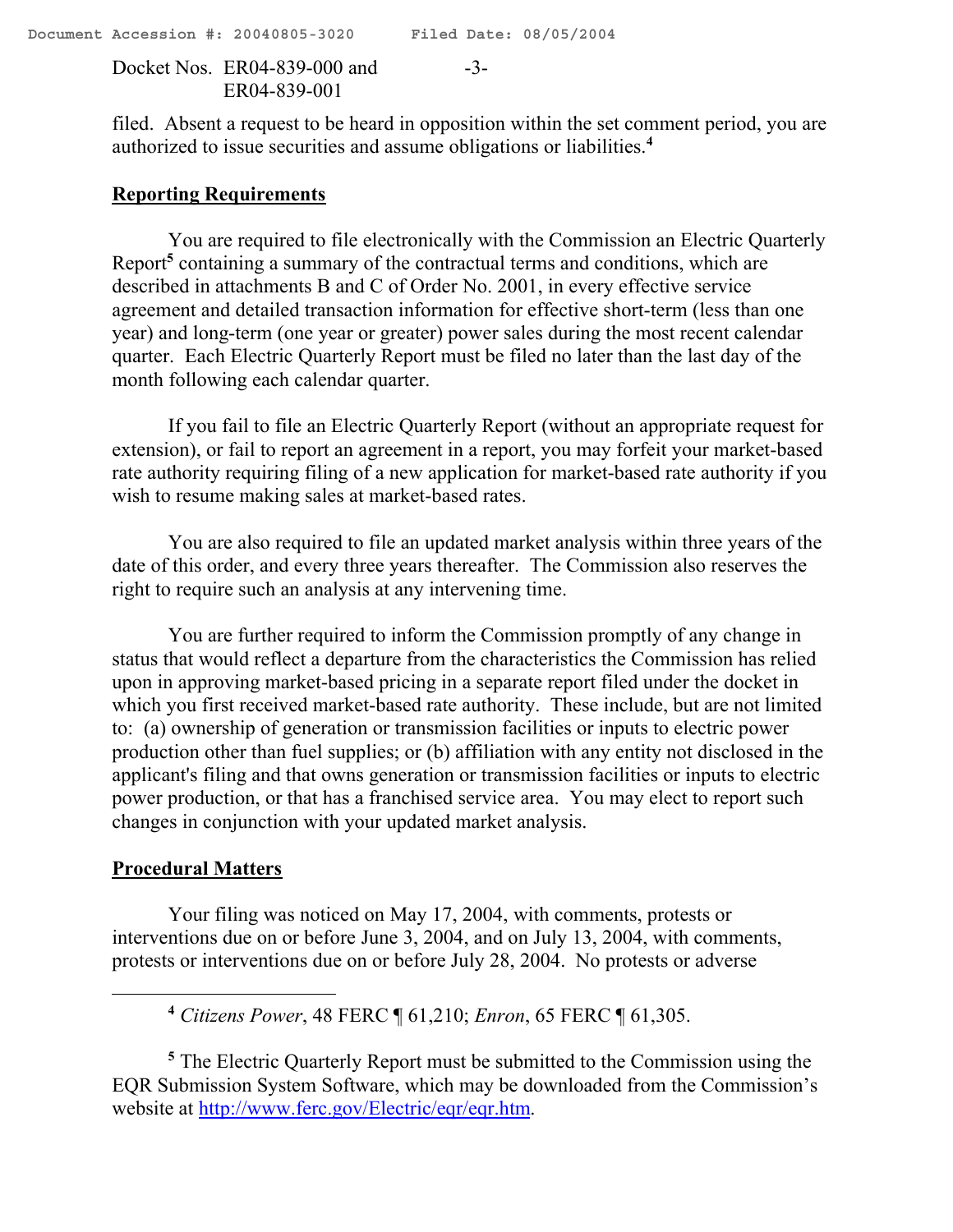Docket Nos. ER04-839-000 and -4- ER04-839-001

comments were filed. Notices of intervention and unopposed timely filed motions to intervene are granted pursuant to the operation of Rule 214 of the Commission's Rules of Practice and Procedure (18 CFR ¶ 385.214). Any opposed or untimely filed motion to intervene is governed by the provisions of Rule 214.

This action does not constitute approval of any service, rate, charge, classification, or any rule, regulation, contract, or practice affecting such rate or service provided for in the filed documents; nor shall such action be deemed as recognition of any claimed contractual right or obligation affecting or relating to such service or rate; and such action is without prejudice to any findings or orders which have been or may hereafter be made by the Commission in any proceeding now pending or hereafter instituted by or against the applicant.

This order constitutes final agency action. Requests for rehearing by the Commission may be filed within 30 days of the date of issuance of this order, pursuant to 18 CFR § 385.713.

Sincerely,

Steve P. Rodgers, Director Division of Tariffs and Market Development – South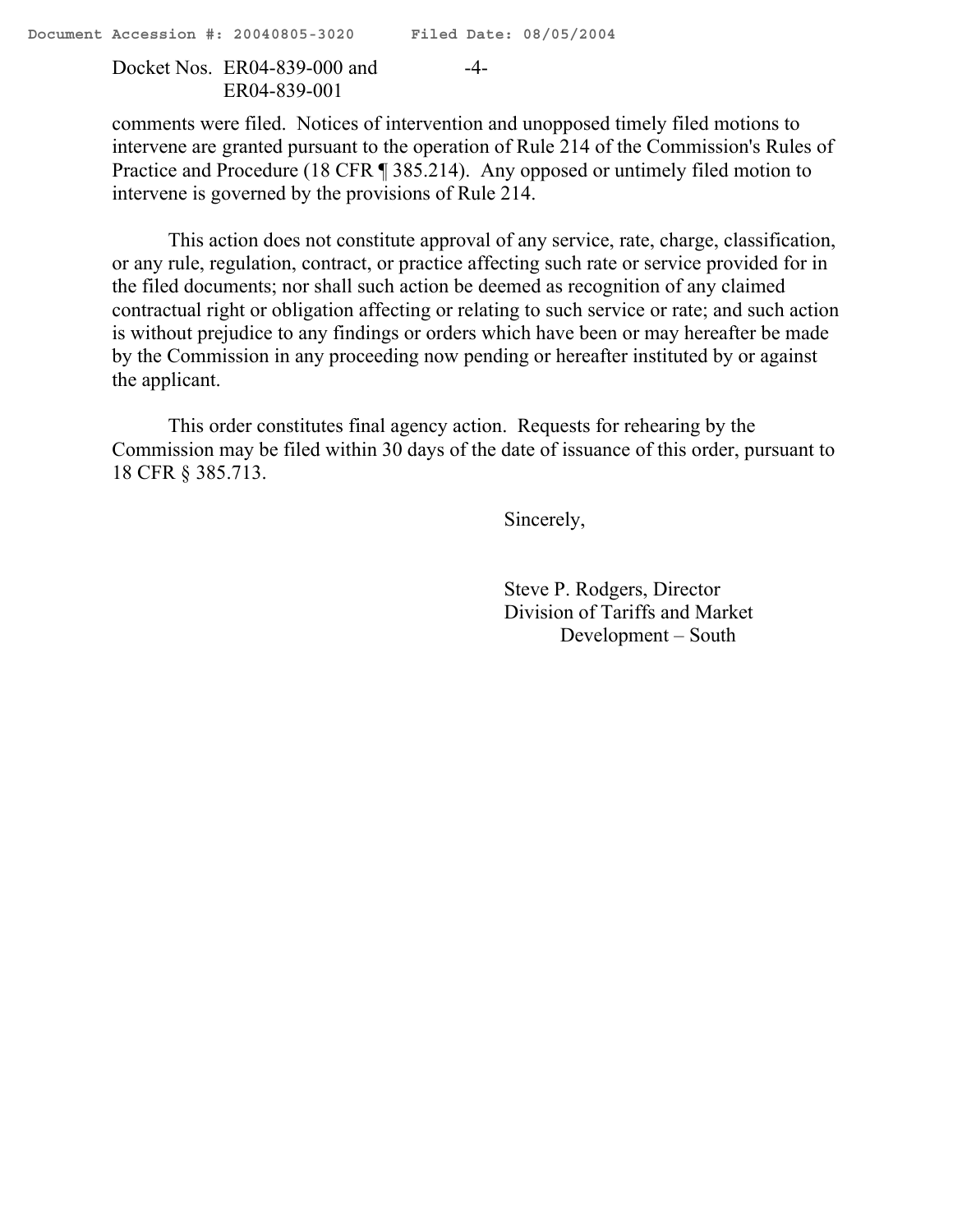**Docket Nos.ER04-839-000 and -#- ER04-839-001**

> **FEDERAL ENERGY REGULATORY COMMISSION Washington, D.C. 20426**

> > **In Reply Refer To: MAG Energy Solutions, Inc. Docket Nos.ER04-839-000 and ER04-839-001 August 5, 2004**

**Martin Gauthier MAG Energy Solutions, Inc. 7290 Pelletier Brossard, Quebec Canada, J4W 2R1**

**Reference:Market-Based Rate Authorization**

**Ladies and Gentlemen:**

**Pursuant to the authority delegated to the Director, Division of Tariffs and Market Development - South, under 18 C.F.R. \* 375.307, the market-based rate application in the referenced docket, along with the proposed designation, is accepted for filing, effective August 25, 2004, as requested.[1]** 

**On May 13, 2004, as amended July 6, 2004, you filed on behalf of MAG Energy Solutions, Inc. (MAG E.S.), an application for market-based rate authority, with an accompanying tariff. The proposed market-based rate tariff provides for the sale of capacity and energy at market-based rates. MAG E.S. requests waivers commonly given to similar market-based rate applicants.** 

**MAG E.S. is an independent Canadian corporation with its principal place of business in Montreal, Quebec. MAG E.S. intends to market electricity to wholesale customers as a power marketer. MAG E.S. is neither a subsidiary of any other company nor is it organized with any other affiliates.** 

**You state that MAG E.S. does not currently own, operate or control any generating or transmission facilities and therefore cannot have market power. You further state that they are unable to erect barriers to entry because they do not own or control building sites for energy-related assets, interstate natural gas pipelines, engineering and construction firms, or gas distribution facilities. You also assert that MAG E.S. is not affiliated with a public utility with a franchised electric service territory, so no affiliate abuse concerns exist.** 

**Market-Based Rate Authorization**

**Your submittal satisfies the Commission's requirements for market-based rates regarding generation and transmission market power, other barriers to entry and affiliate abuse.**

**You intend to act as a power marketer and are not requesting approval to reassign transmission capacity. You are hereby informed that you are authorized to reassign transmission capacity pursuant to the Commission's order in Enron Power Marketing, Inc., 81 FERC \* 61,277 (1997).**

#### **Waivers**

**You request waiver of Part 41, Part 101, and Part 141 of the Commission's Regulations concerning accounting and reporting requirements. This waiver is granted with the exception of 18 CFR \*\* 141.14 and 141.15.[2]**

**Your request for waiver of Part 45 of the Commission's Regulations regarding interlocking directorates is granted with respect to any person now holding or who may hold an otherwise proscribed interlocking directorate involving the applicant. Such personnel shall file a sworn application providing his or her full name and business address and all jurisdictional interlocks, identifying the affected companies and the positions held by that person.[3] The Commission reserves the right to require a further showing that neither public nor private interests will be adversely affected by continued Commission**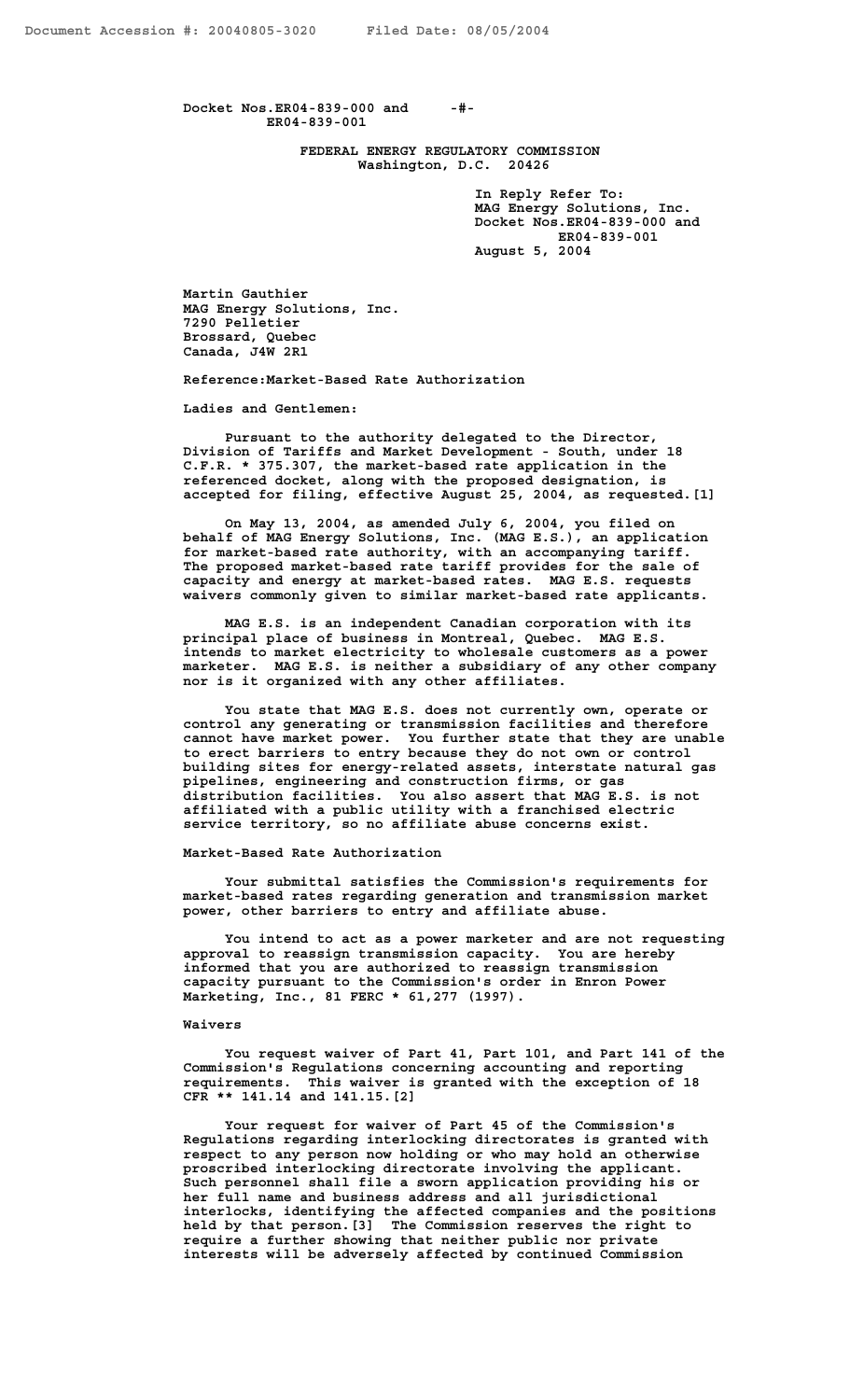**approval of issuances of securities or assumptions of liabilities or by the continued holding of any affected interlocks.**

**You request waiver of Part 34 of the Commission's Regulation regarding securities and assumption of liabilities. Since these requirements are statutory in nature they cannot be waived. However, a separate notice will be published in the Federal Register following this letter order establishing a period during which protests may be filed. Absent a request to be heard in opposition within the set comment period, you are authorized to issue securities and assume obligations or liabilities.[4]**

#### **Reporting Requirements**

**You are required to file electronically with the Commission an Electric Quarterly Report[5] containing a summary of the contractual terms and conditions, which are described in attachments B and C of Order No. 2001, in every effective service agreement and detailed transaction information for effective short-term (less than one year) and long-term (one year or greater) power sales during the most recent calendar quarter. Each Electric Quarterly Report must be filed no later than the last day of the month following each calendar quarter.** 

**If you fail to file an Electric Quarterly Report (without an appropriate request for extension), or fail to report an agreement in a report, you may forfeit your market-based rate authority requiring filing of a new application for market-based rate authority if you wish to resume making sales at market-based rates.**

**You are also required to file an updated market analysis within three years of the date of this order, and every three years thereafter. The Commission also reserves the right to require such an analysis at any intervening time.** 

**You are further required to inform the Commission promptly of any change in status that would reflect a departure from the characteristics the Commission has relied upon in approving market-based pricing in a separate report filed under the docket in which you first received market-based rate authority. These include, but are not limited to: (a) ownership of generation or transmission facilities or inputs to electric power production other than fuel supplies; or (b) affiliation with any entity not disclosed in the applicant's filing and that owns generation or transmission facilities or inputs to electric power production, or that has a franchised service area. You may elect to report such changes in conjunction with your updated market analysis.** 

#### **Procedural Matters**

**Your filing was noticed on May 17, 2004, with comments, protests or interventions due on or before June 3, 2004, and on July 13, 2004, with comments, protests or interventions due on or before July 28, 2004. No protests or adverse comments were filed. Notices of intervention and unopposed timely filed motions to intervene are granted pursuant to the operation of Rule 214 of the Commission's Rules of Practice and Procedure (18 CFR \* 385.214). Any opposed or untimely filed motion to intervene is governed by the provisions of Rule 214.**

**This action does not constitute approval of any service, rate, charge, classification, or any rule, regulation, contract, or practice affecting such rate or service provided for in the filed documents; nor shall such action be deemed as recognition of any claimed contractual right or obligation affecting or relating to such service or rate; and such action is without prejudice to any findings or orders which have been or may hereafter be made by the Commission in any proceeding now pending or hereafter instituted by or against the applicant.**

**This order constitutes final agency action. Requests for rehearing by the Commission may be filed within 30 days of the date of issuance of this order, pursuant to 18 CFR \* 385.713.**

**Sincerely,**

**Steve P. Rodgers, Director Division of Tariffs and Market Development - South**